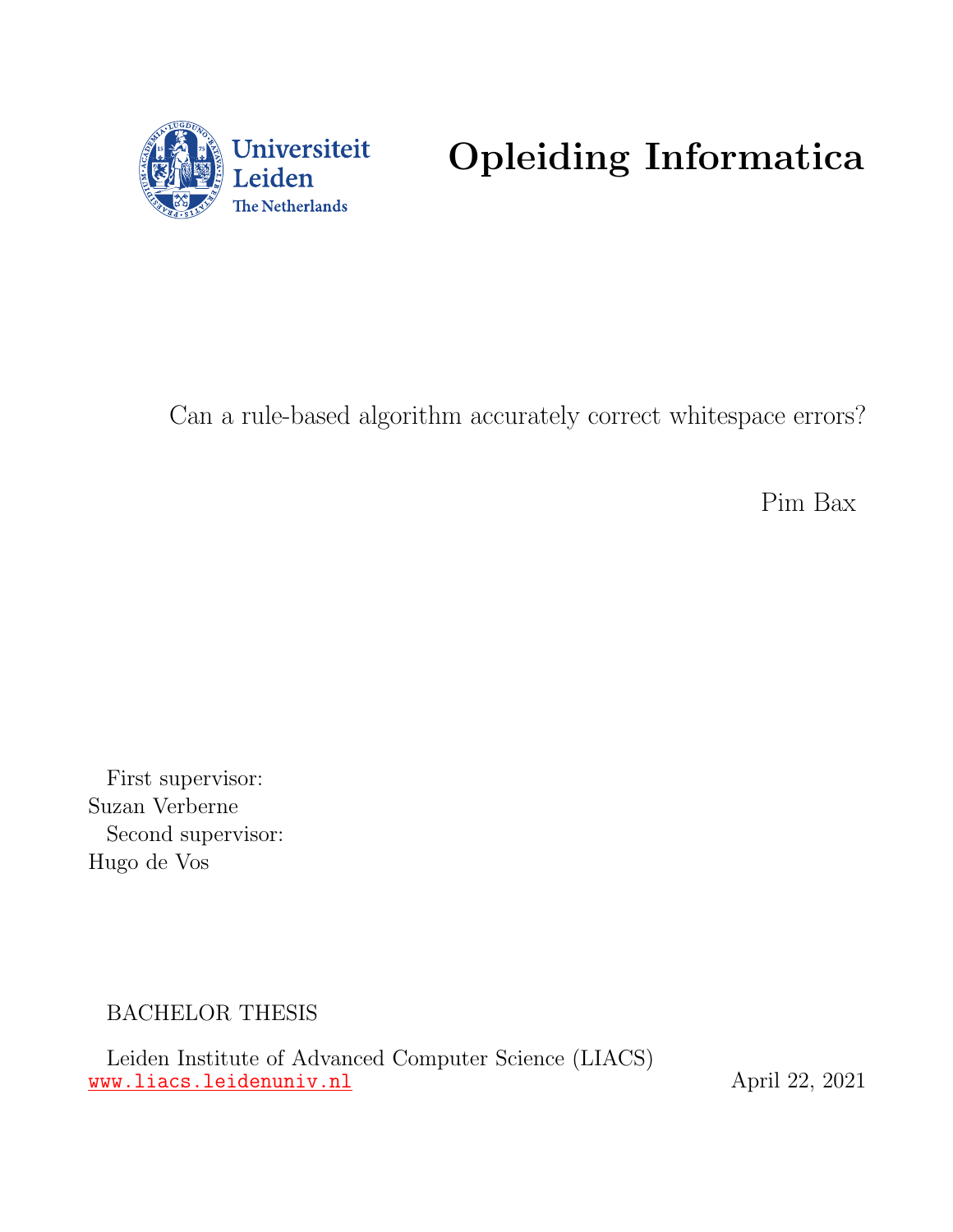#### Abstract

In this paper we attempt to create a rule-based approach to determine if two words in a Dutch sentence contain a split error (i.e. it is incorrectly split up, as opposed to being compounded). Since compounding is ultimately based on a set of rules, any algorithm that can correctly determine the exact function of a word in a sentence should be able to apply these rules to output a properly compounded word consisting of the two words which were previously written as two split-up words.

The main issues that need to be dealt with in applying such a rule-based approach is correctly parsing a sentence which features a split error (and is therefore not grammatically correct), and applying the proper compounding rules, such as determining which letters should be inserted between the two compounded words to properly compound them.

This paper seeks to produce an algorithm that can be used to reduce the amount of split errors that get approved by existing spell checkers, and hopes to provide a new approach that could be applied to spell checkers to more accurately detect and correct this type of error.

# **Contents**

| $\mathbf{1}$            | Introduction                                                                                        | $\mathbf{1}$            |
|-------------------------|-----------------------------------------------------------------------------------------------------|-------------------------|
|                         | 1.1                                                                                                 |                         |
|                         | 1.2                                                                                                 |                         |
| $\bf{2}$                | <b>Related Work</b>                                                                                 | 3                       |
| $\overline{\mathbf{3}}$ | <b>Methods</b>                                                                                      | $\overline{\mathbf{4}}$ |
|                         | $3.1\,$                                                                                             |                         |
|                         | 3.2                                                                                                 |                         |
|                         | Determining how and when to apply morphological rules $\ldots \ldots \ldots \ldots \ldots$ 7<br>3.3 |                         |
|                         | 3.4                                                                                                 |                         |
|                         | 3.4.1                                                                                               |                         |
|                         | 3.4.2                                                                                               |                         |
|                         | 3.4.3                                                                                               |                         |
|                         | 3.4.4                                                                                               |                         |
|                         | 3.4.5                                                                                               |                         |
| $\overline{\mathbf{4}}$ | <b>Experiments</b>                                                                                  | 10                      |
|                         | 4.1                                                                                                 |                         |
|                         | 4.2                                                                                                 |                         |
| 5 <sup>5</sup>          | <b>Results</b>                                                                                      | 11                      |
|                         | 5.1                                                                                                 |                         |
|                         | 5.2                                                                                                 |                         |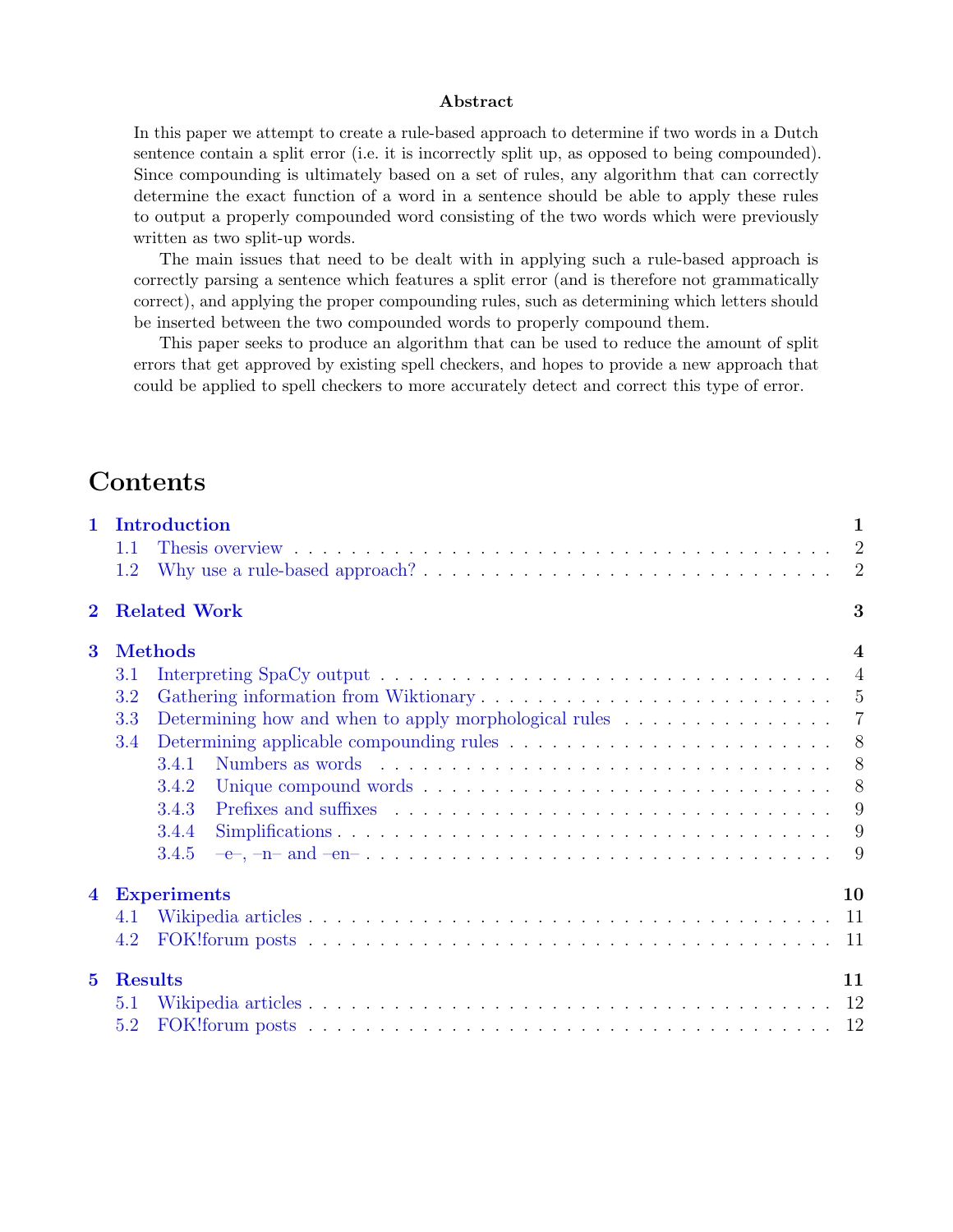| <b>6</b> Discussion                | 13  |
|------------------------------------|-----|
|                                    |     |
|                                    |     |
|                                    |     |
| 7 Conclusions and Further Research | 15. |
| A Git repository                   | 17  |
| <b>B</b> Function in verbeter.py   |     |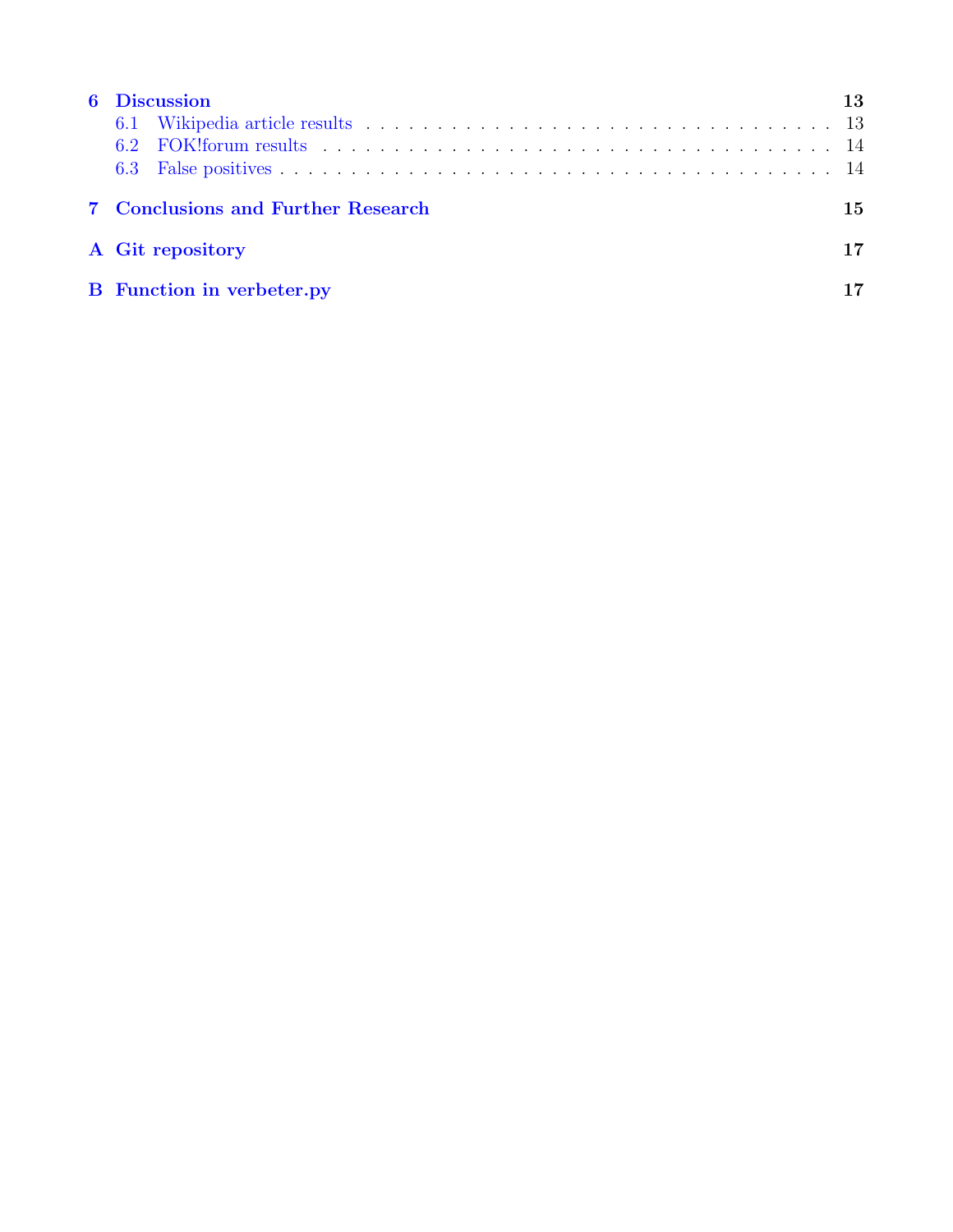# <span id="page-3-0"></span>1 Introduction

The Dutch language, along with several other Germanic languages, heavily features compound words in its grammar. This allows for several situations in which adjacent words, such as noun-noun pairs (for example "fietsbord") or some adjective-noun compounds (such as "laagsteprijsgarantie"), must be written as one word. However, because these compound words can be constructed from virtually limitless combinations of words, spell checkers that rely on dictionary lookups are unable to correctly mark correctly formatted compound words as being spelled correctly, and commonly flag these words as needing spaces in between them. See Figure [1](#page-3-0) for an example in Google Docs.

| neushoorn apparaat $(x)$ $\Box$ |  |  |
|---------------------------------|--|--|
| t neushoornapparaat             |  |  |

<span id="page-3-1"></span>Figure 1: An example of the Google Docs spell checker inserting a split error.

Although most spell checkers are able to handle simple two-word compounds fairly well, they still struggle with many compounds consisting of more than two words. These either do not get recognised, or the spell checker proposes splitting up the compounded word into its constituents. See Figure [1](#page-3-1) for an example in LibreOffice, which uses Hunspell's OpenTaal dictionary.

| Ignore            |                                               |
|-------------------|-----------------------------------------------|
| Ignore All        |                                               |
| Add to Dictionary |                                               |
| Spelling          |                                               |
|                   | Deze woestijnbuidelrat heeft een probleempje. |

<span id="page-3-2"></span>Figure 2: An example of the LibreOffice spell checker (Hunspell) not recognising a word due to compounding.

Even the spell checkers that falsely flag very few compounds still struggle with some types of prefixes or suffixes. See Figure [1](#page-3-2) for an example in Microsoft's OneDrive.

| De vicedecaan is opgestapt. |                            |  |  |  |  |
|-----------------------------|----------------------------|--|--|--|--|
|                             | Double check spelling here |  |  |  |  |
|                             | Vic decaan                 |  |  |  |  |
|                             | Ignore All                 |  |  |  |  |

<span id="page-3-3"></span>Figure 3: An example of the OneDrive spell checker not recognising a word due to it being a prefix.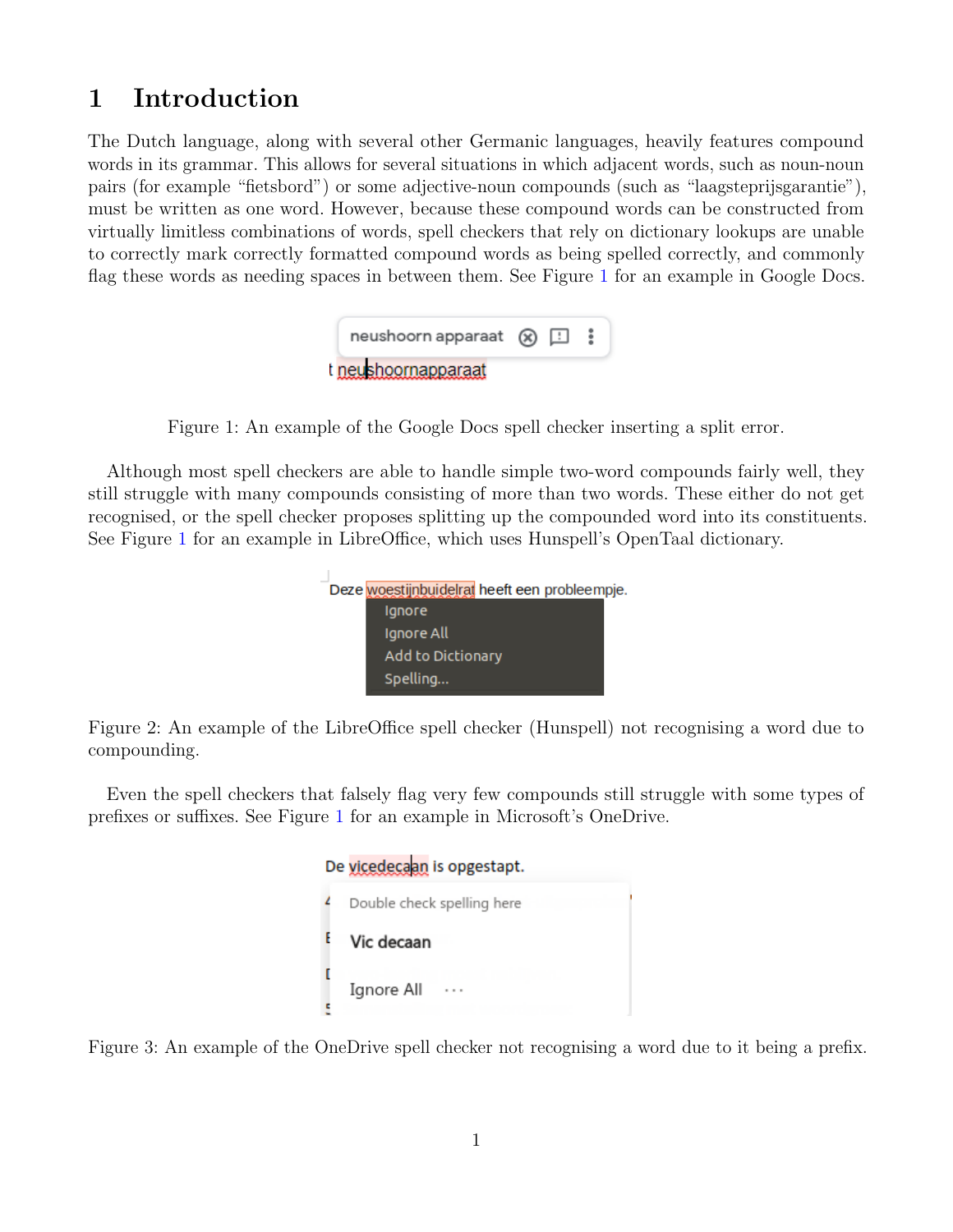Some spell checkers, such as Valkuil<sup>[1](#page-4-2)</sup> and Microsoft's spell checker<sup>[2](#page-4-3)</sup> are relatively advanced in their recognition of compounded words. These virtually never mark compounded words as requiring to be split up, and occasionally do suggest compounding of words. Even these spell checkers are lacking in their correction of existing split errors, however. As an example sentence, we used "Ik heb een vakantie dag met de schoon familie." to test if split errors ("vakantiedag" and "schoonfamilie") would be recognised. Both Google Docs and LibreOffice were unable to recognise either of these split errors. OneDrive and Valkuil were able to recognise the much more common "schoonfamilie", however they both failed to recognise "vakantiedag" having a split error in that sentence. See Figure [1](#page-3-3) for an example.

Ik heb een vakantie dag met de schoon familie.

Figure 4: An example of Valkuil failing to recognise one of two split errors in a sentence.

This tendency for spell checkers to commonly introduce split errors, as well as their inability to recognise split errors, led to the research question for this thesis.

### <span id="page-4-0"></span>1.1 Thesis overview

This thesis aims to answer the question "To what extent can a rule-based algorithm detect and correct Dutch split errors?"

This paper aims to create a rule-based algorithm that follows the Dutch grammatical rules that determine if two words are meant to be compounded. It relies on existing language analysis tools which make use of machine learning – specifically,  $SpaCy<sup>3</sup>$  $SpaCy<sup>3</sup>$  $SpaCy<sup>3</sup>$  – to interpret sentences and tag each of the words (tokens) in those sentences using their Part-of-Speech tags. These tagged tokens are then fed into the algorithm, which checks a series of grammatical rules in order to determine whether two adjacent tokens should be combined or left separate.

The goal of this paper is not to produce an algorithm that will function as a standalone spell checker. Due to the specific category of grammatical error it will be detecting, it is intended to work in conjunction with other spell checkers.

### <span id="page-4-1"></span>1.2 Why use a rule-based approach?

Many parts of language are subject to a series of rules. In this project, we try to collect a full list of all applicable compounding rules, as far as this is possible. Given that it is possible to perfectly analyse sentences and correctly tag the grammatical function of all words in a sentence, it should be possible to apply these rules to properly determine if two words should be compounded. This project seeks to show to what extent such an approach would be viable, given the tools that are currently available.

<span id="page-4-2"></span><sup>1</sup>Valkuil.net spellingcorrector, <http://valkuil.net/>

<span id="page-4-3"></span><sup>2</sup>We used Microsoft OneDrive to test this spell checker: <https://onedrive.live.com/>

<span id="page-4-4"></span><sup>3</sup>SpaCy, Industrial-Strength Natural Language Processing; <https://spacy.io/>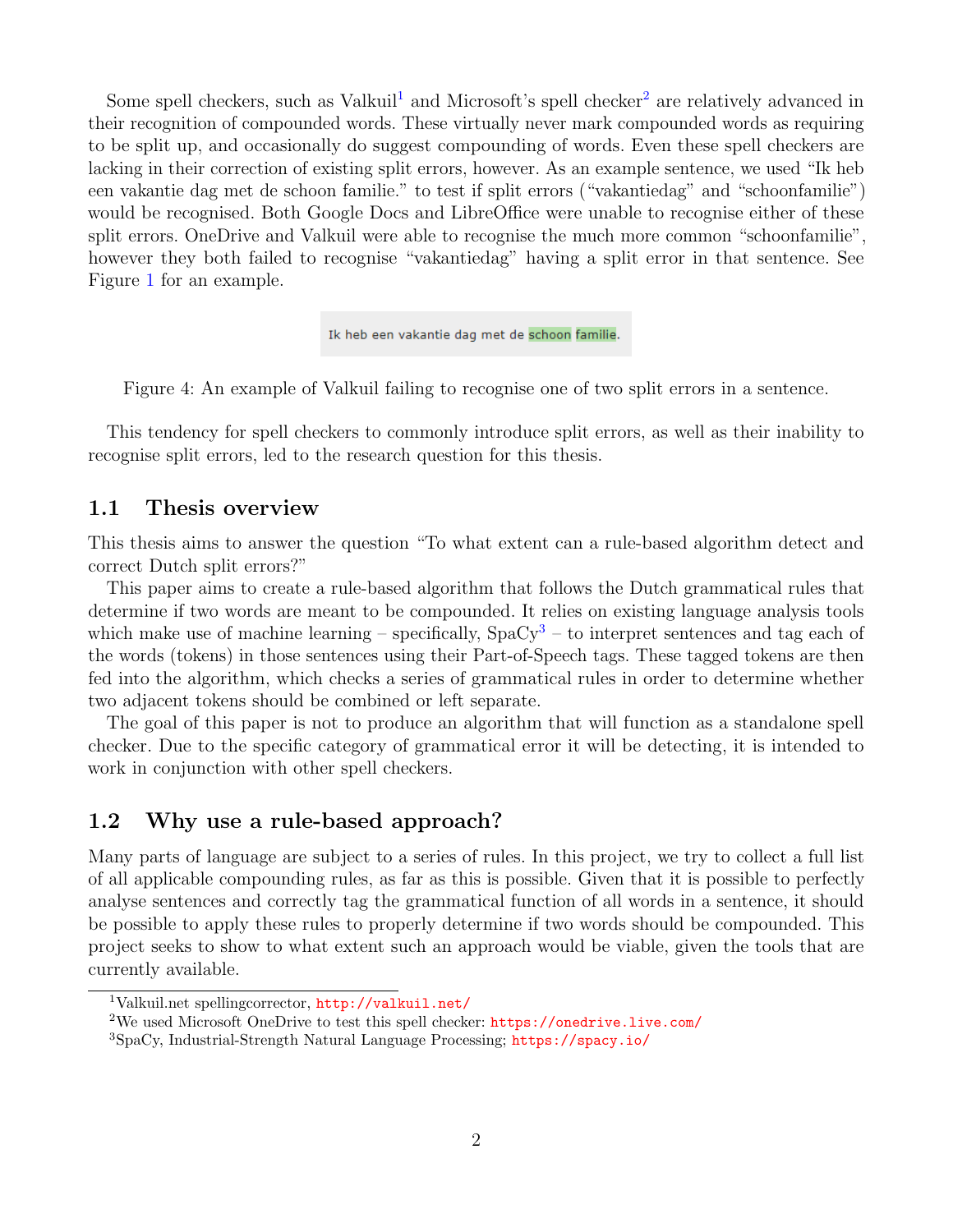## <span id="page-5-0"></span>2 Related Work

In previous work done by [Beeksma et al.](#page-18-0) [\(2018\)](#page-18-0), four competing algorithms were created to correct several different types of grammatical errors, among which were split errors. All four competing algorithms made use of different approaches, but all made use of statistical and machine learning based analyses. These algorithms were all focused on making as many accurate corrections of grammatical errors as possible, which means that none of the algorithms had split errors as their primary target. In Beeksma et al. it becomes clear that each of these algorithms performed relatively poorly at detecting split errors when compared to most other types of error. As seen in the results, the two most common errors in the given text were capitalization errors and split errors, and out of the four algorithms only one was able to achieve more true positives than false negatives. The amount of false positives in a specific category were not given.

Another, much older paper, [Vosse](#page-18-1) [\(1992\)](#page-18-1), references to Dutch spelling correction, also specifically mentions split errors ('split compounds'). Although precise numbers on the efficacy of detecting and correcting split errors using their approach are not given, they do state that "The detection of punctuation errors and split compounds still needs improvement". Their approach of parsing could be modified to better interpret sentences when they contain split errors, however more modern sentence parsing have likely superseded this type of parser in modern systems. Using this approach along with a more modern system like Valkuil could prove useful, however.

In [Tijhuis](#page-18-2) [\(2014\)](#page-18-2), context-based generic spelling correction is analysed, based on Wikipedia revision history. This paper is also referenced in the description of the 'FRAUNHOFER' team's approach in [Beeksma et al.](#page-18-0) [\(2018\)](#page-18-0). It builds a database of spelling corrections made in Wikipedia revisions, and uses several methods to find candidate words to replace a spelling error. This paper mainly focuses on single-word errors, however, and shows 25 compound errors in their Table 3.1, with none of them being corrected with this approach. In their introduction, they explicitly state that this paper does not focus on compound words. This again shows that generic spell checkers are typically not well-suited for tackling split errors.

While not all other languages feature split errors like the Dutch language does, many more languages do feature a tangentially related type of error: the real-word spelling error. This is a spelling error that turns a correctly spelled word into another valid word that can be found in the dictionary, which does not fit the sentence in that position. Several approaches exist to correct these types of real-word errors; one approach is that of [Hirst and Budanitsky](#page-18-3) [\(2005\)](#page-18-3) which uses semantics of a given suspect word and compares it to the semantics of other situations that word is used, using the heuristic that "with the exception of a handful of frequently misspelled words, misspellings rarely tend to be repeated in a document". While it may be useful to rely on data that has been verified to be a correctly spelled compound, such as dictionary data of known compounds, this project is more focused on detecting split errors in situations where the compounded word may have never occurred before, making it impossible to compare compounds to existing pieces of text.

Many other algorithms that try to detect real-word spelling errors, make use of n-grams. While using n-grams may be useful in some future modifications to the approach we used in this paper, this approach again has the downside of being limited to corrections to existing combinations of words.

Another paper that focuses on real-word spelling errors (also using n-grams), [Verberne](#page-18-4) [\(2002\)](#page-18-4) goes into the topic of compounded words more. It dedicates a subsection to "The word boundary problem". While this issue is much less prevalent in English than in Dutch, this issue still exists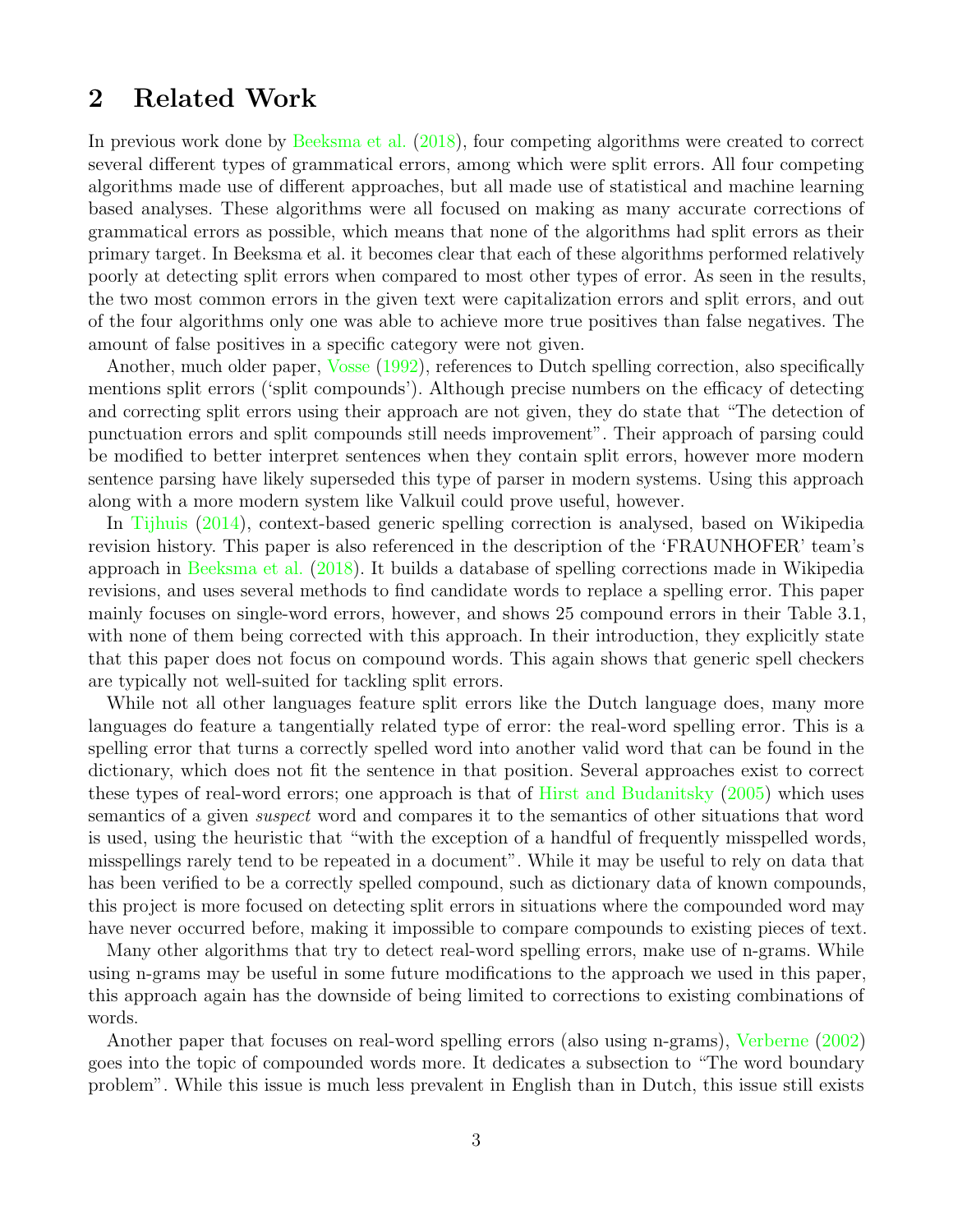in English, commonly for certain bound morphemes, such as 'together'. However, while some suggestions to solve this issue are made in that paper, no specific solutions to this problem that would be applicable to the situation in Dutch are mentioned. This paper does state that detecting when a word has been incorrectly split up is very difficult.

While there appear to be few papers focusing on rule-based approaches, [Mangu and Brill](#page-18-5) [\(1997\)](#page-18-5) takes a rule-based approach, while acquiring the rules that are being applied automatically. While not applied in this paper, the approach used here may be one that would be beneficial in future research into this type of spelling correcting. In particular, they lay out the approach to "Apply [a] transformation to a copy of the corpus" and then "Score the resulting corpus according to the objective function". A similar approach could prove useful in filtering out false positives.

## <span id="page-6-0"></span>3 Methods

In order to more efficiently process sentences, we do our analysis only on individual sentences. This is mostly due to the analysis tool SpaCy splitting up its analysis into sentences. This means context from surrounding sentences that might disambiguate the semantics of a given sentence is not taken into account.

These individual sentences are then fed into SpaCy, which labels individual words with several of their grammatical functions. For example, it labels their parts-of-speech (POS, e.g. noun, verb, adjective), their grammatical function (e.g. subject, object), as well as their dependencies to other words in the sentence (e.g. adjective modifier, apposition, oblique nominal). Spacy's output is discussed further in Subsection [3.1.](#page-6-1) Then, each of the words in the sentence is looked up on Wiktionary<sup>[4](#page-6-2)</sup>, which is used to consult for several grammatical properties of the word. This is further discussed in Subsection [3.2.](#page-7-0)

When all necessary data is collected for every word in a sentence, all rules are then applied in a specific order. We determined what order to apply these rules by consulting several different websites that provide details on Dutch grammar rules, as well as relying on personal experience with the Dutch language. The rules that are applied, are then fine-tuned based on experimentation with Wikipedia articles. More information about this approach is described in Subsection [3.3.](#page-9-0)

In order to create an algorithm that follows grammatical rules and applies them to all applicable combinations of tokens, we first need to structure the grammatical rules into a format understandable by computers. How these grammatical rules were obtained is discussed in Subsection [3.4.](#page-10-0)

## <span id="page-6-1"></span>3.1 Interpreting SpaCy output

SpaCy analyzes sentences to extract as much machine-readable information from sentences as it can. It splits sentences into tokens, which typically represent individual words, or special characters such as punctuation. Each of these tokens get tagged with a Part-of-Speech (POS) tag, the grammatical dependencies in the sentence, its grammatical base form, as well as several other features that are less important to this thesis, such as entity labels for proper names and similar constructs.

SpaCy will output a list of tokens, each of which contains information about the POS, the dependencies<sup>[5](#page-6-3)</sup>, as well as more details about these properties. These tokens are then looked up on

<span id="page-6-2"></span><sup>4</sup>Dutch Wiktionary: WikiWoordenboek; <https://nl.wiktionary.org/>

<span id="page-6-3"></span><sup>5</sup>Universal Dependency Relation tags, <https://universaldependencies.org/u/dep/>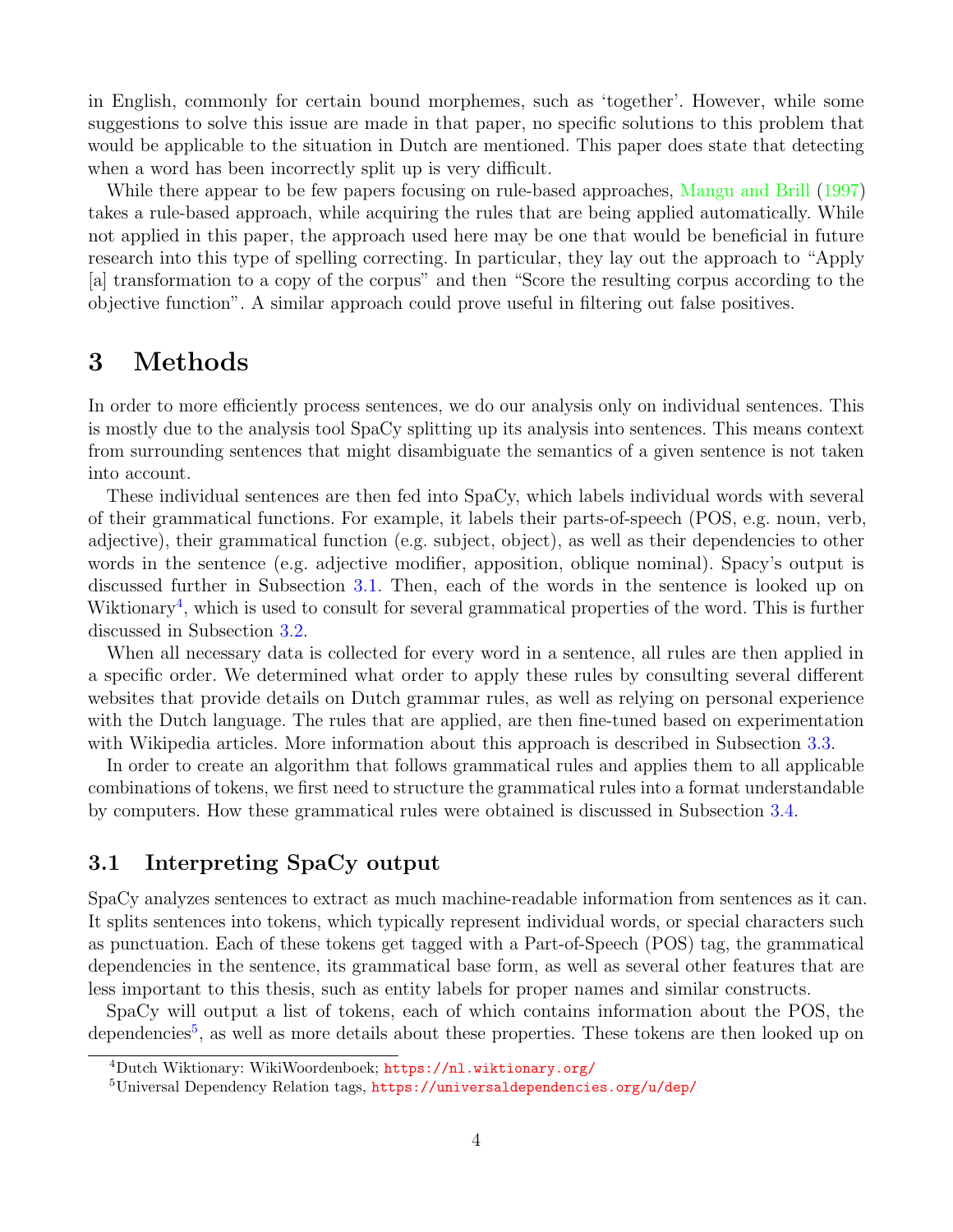

Figure 5: General workflow for SpaCy's sentence processing. Source: https://spacy.io/usage

the Dutch Wiktionary (WikiWoordenboek) to obtain more information about a given word.

The token output from SpaCy is generally fairly accurate when analysing sentences with correct grammar. However, when split errors are present in a sentence, SpaCy regularly produces incorrectly tagged tokens. For example, in the sentence "Het maximum gewicht is tien kilo", "maximum" is tagged as a noun, and "gewicht" is tagged as a verb. Their grammatical dependencies are marked as 'adjectival modifier' and 'nominal subject', however.

Because SpaCy gets to analyse grammatically incorrect sentences (due to the split errors), the output POS might be tagged in a way that is grammatically impossible. In the previous example, 'gewicht' was marked as a verb, even though that word can only ever be used as a noun. To correct this, Wiktionary is also checked to see if a word can be used as either of four types of word: a noun, adjective, verb or adverb. If the Wiktionary page makes no mention of that word being used as one of those four POS categories, but SpaCy does label it with that POS, that word's function in the sentence is marked as being impossible. This data is then compared to the output of SpaCy.

In order to determine what the grammatical function of a word should be corrected to, the following steps are then taken as a heuristic:

- 1. If Wiktionary agrees the POS SpaCy tagged it as is a possible use of the word, the POS is left unchanged.
- 2. If Wiktionary disagrees but does list the word as a noun, the SpaCy POS is overwritten to be a noun.
- 3. If Wiktionary disagrees but does list the word as an adjective, but not a noun, the POS is overwritten to be an adjective.
- 4. If Wiktionary disagrees but does list the word as a verb, but not as either of the above POS tags, the POS is overwritten to be an adjective.
- 5. If Wiktionary only lists the word as an adverb, the POS is overwritten to be an adverb.
- 6. If Wiktionary does not provide the above information, the POS is left unchanged.

In the same example of 'maximum gewicht' which we used earlier, the POS for 'gewicht' is overwritten from verb to noun, following point 2 of this list. Anecdotally, rule  $#2$  is the rule that gets triggered most commonly, especially in overwriting a word that was tagged as an adjective.

## <span id="page-7-0"></span>3.2 Gathering information from Wiktionary

Wiktionary is used to gather several details about each word in a sentence. Several different properties for every word in a sentence are collected, in order to most accurately analyse each word. These details and reasons for gathering this information are: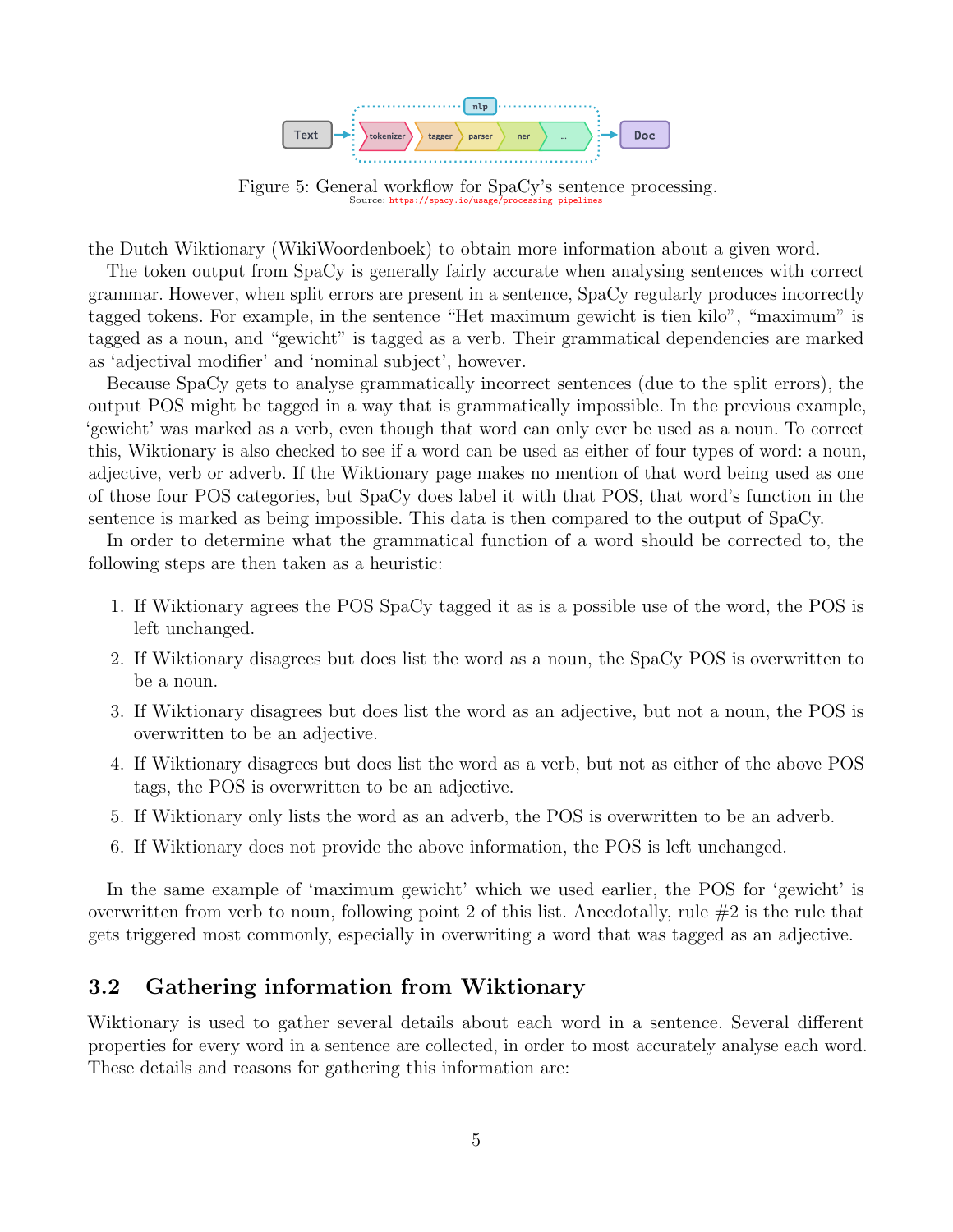- Whether or not the word is marked as an acronym; acronyms always get compounded with a hyphen<sup>[6](#page-8-0)</sup>, except in special cases where the acronym is pronounced as a normal word.
- What the numerical value of that word is, if a word represents a number; words representing large numbers (over a thousand) never get compounded with other numerical words<sup>[7](#page-8-1)</sup>. This rule is further described in Subsection [3.4.](#page-10-0)
- A list of related words, as listed in Wiktionary; can be used to determine how a word is compounded, e.g. with an  $-s$ – in between the compounded words.
- Different forms of the word:
	- For nouns, the plural and diminutive forms; several rules depend on plural forms to determine compounding rules.
	- For relevant nouns, their feminine or masculine forms; feminine forms of masculine words sometimes determine if an  $-e$ – needs to be inserted in the compound.
	- For adjectives, the different adjective conjugations; some conjugations do get compounded, whereas other conjugations do not.

Aside from this data, we also attempt to determine which way a word is compounded. Based on compounding rules we will discuss in Subsection [3.4,](#page-10-0) the left hand part of a compound determines in which way two words are compounded (and which conjugation the word gets before compounding). This means that, if Wiktionary has an entry for an existing compound which starts with a certain word, we can use that to determine how that word should get compounded in general.

To find this 'general' prefix of a word that should be compounded, a process is used which is illustrated in Figure [6.](#page-9-1) For every word W a list of Wiktionary pages is obtained that start with W, using a prefix search. This list of pages is then iterated through, until a page P is found that explicitly states that page is about a word that is a compound of W and another word V. Then V is removed from the end of P, and all trailing hyphens are trimmed from this word. The resulting string S will then contain W along with its compounding conjugation.

An example of this procedure is the word W 'bedrijf'. This word is looked up, and the first page returned that starts with this prefix is P 'bedrijfjes'. That word does not have any information about it being a compound of 'bedrijf', so the next page is checked. This is P 'bedrijfs-pc-netwerk', which does specify that it is a compound word of W, and V 'pc-netwerk'. The word V is then removed from the end, resulting in the original word needing to be compounded with "bedrijfs-". The hyphen is then trimmed from the end, giving the conjugation prefix S 'bedrijfs' for any compound word where the left-hand side is 'bedrijf'.

During development of this algorithm, this was determined to be the most reliable method of obtaining compounding conjugations for words that are compounded with an  $-s$ , as well as being a catchall for all types of conjugations, including those that follow clear rules, and those with irregular conjugations such as  $-er$ -like in 'kinderopvang'. If no Wiktionary pages about a compound word starting with W are found, compounding is done following the rules described in Subsection [3.4.](#page-10-0)

<span id="page-8-0"></span><sup>6</sup><https://onzetaal.nl/taaladvies/afkorting-in-samenstelling/>: "als een van de delen van de samenstelling een afkorting is, zoals tv, is er een streepje nodig."

<span id="page-8-1"></span><sup>7</sup>See also <https://woordenlijst.org/leidraad/6/9>, a Dutch website describing rules for writing Dutch numbers with words.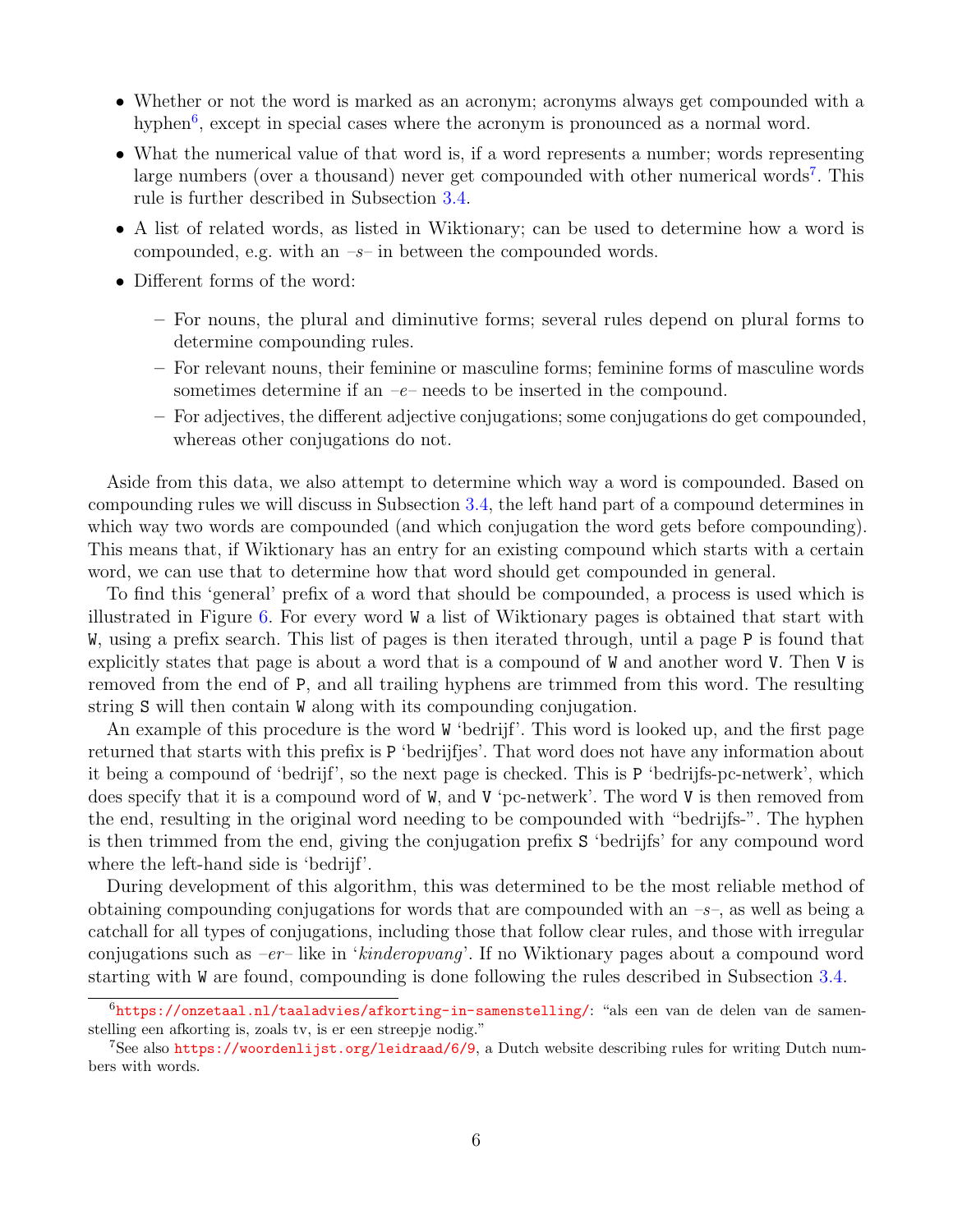

<span id="page-9-1"></span>Figure 6: Flow chart for determining the compounding conjugation of a word W, starting with the first Wiktionary page P in a list.

## <span id="page-9-0"></span>3.3 Determining how and when to apply morphological rules

In order to correct split errors, we first need to detect them, using a set of detection rules. Some very specific rules are first handled, to reduce the amount of possible conflicting rules further down the line. This is because different rules may cause words to be compounded in different ways. Making sure more specific rules are applied first will prevent incorrect compounding rules from being applied when more broad rules are checked.

These simple rules include the compounding of small numerical words (e.g. 'drie en twintig' into 'drieëntwintig'), larger numerical words (e.g. 'twee duizend drie' into 'tweeduizend drie'), and some rules that never get compounded get handled to ensure these types of words don't get falsely compounded (for example an adjective in its  $-e$  form, like 'witte rijst').

Sometimes, SpaCy marks a word as being part of a compound (tagging it as "compound:prt")<sup>[8](#page-9-2)</sup>. In these cases, SpaCy already detected the split error, so based on this we compound the marked words.

After these cases are handled, general rules get applied. If two consecutive nouns are tagged as both the subject (e.g. '*ruimte sonde*') or both an (indirect) object (e.g. '*Ik zie de politie agent*'), and their syntactic dependency either is the same, or the former of the two words acts as a modifier (according to SpaCy), they are are compounded. However, due to the fact the variant of the sentences with the split error is grammatically incorrect, SpaCy very commonly does not tag two consecutive 'subjects' in a sentence as both being subjects (commonly matching them as a modifier

<span id="page-9-2"></span> ${}^{8}$ <https://universaldependencies.org/docs/en/dep/compound-prt.html> "The phrasal verb particle relation identifies a phrasal verb, and holds between the verb and its particle. It is a subtype of the compound relation."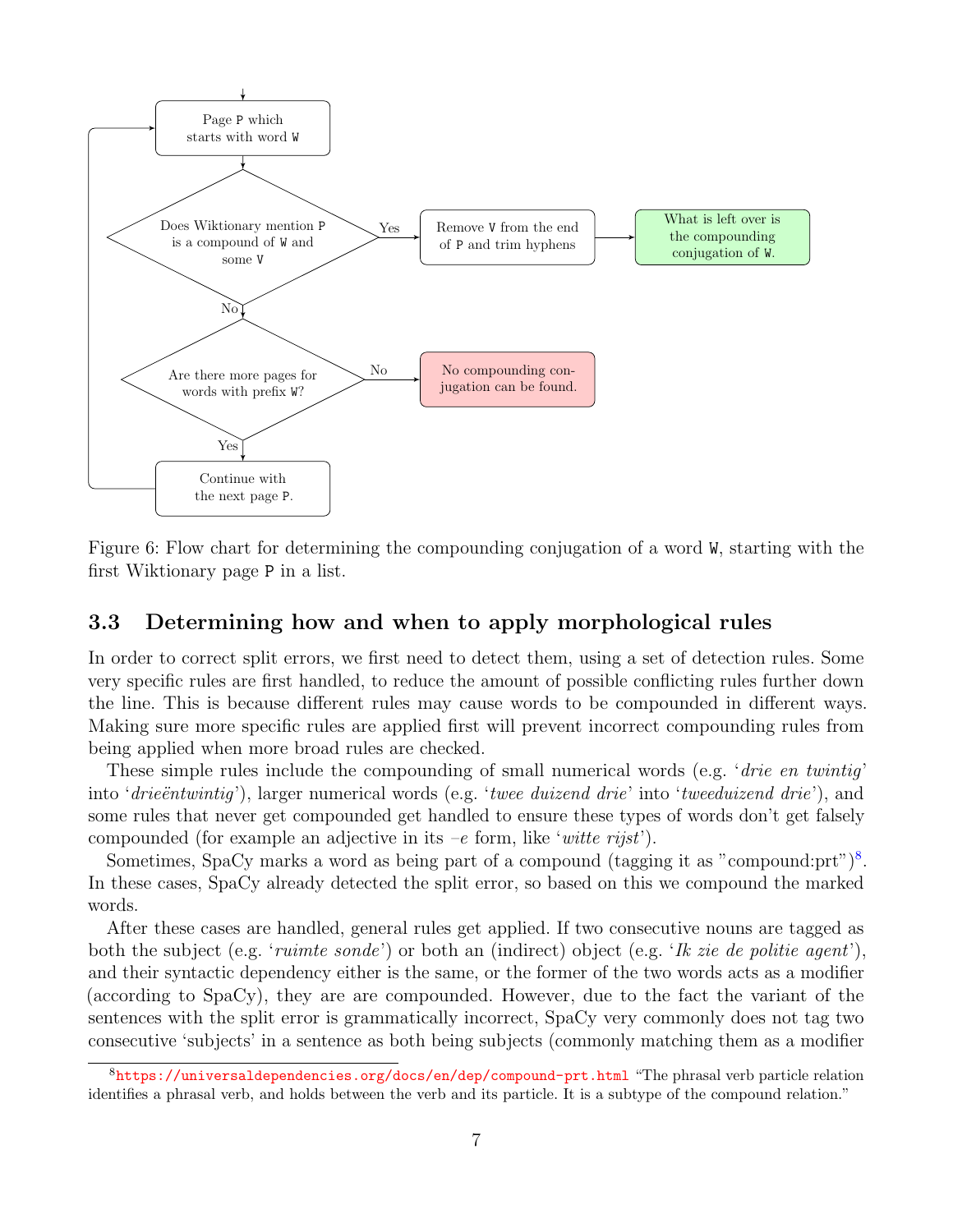word instead).

Because of SpaCy's dependency tagger is not always accurate, our algorithm does perform some compounding on commonly mis-labelled dependencies. Even though this does increase the false positivity rate, not doing so would effectively reduce the amount of corrected split errors to only a handful of specific cases where SpaCy marks a grammatically incorrect sentence accurately.

Next, a few checks are done to see if a compound consists partially of a prefix word or suffix word. If it does, and the POS tags for that prefix or suffix indicate that it is not a standalone word (for example the words in "ex premier" getting tagged as "SPEC/deeleigen" and as a noun, respectively), then the prefix or suffix will be compounded to the word.

Following these checks, several criteria are applied to determine if words need to be compounded, in no particular order, since each of these criteria generally only apply to a single set of word types, so the checked criteria do not overlap with each other. These rules were mainly built based on the output of SpaCy's tagger, based on certain inputs. Either a correctly spelled sentence, or an incorrectly spelled sentence, were fed into SpaCy, and then based on the tags applied to the tokens, the algorithm was tuned to have as many corrections as possible in the right places. See also Appendix [B](#page-19-1) for the exact code that applies these rules.

If two words do not get recognised by any of the criteria for compounding, they are left separated.

## <span id="page-10-0"></span>3.4 Determining applicable compounding rules

After detecting split errors, we need to follow a set of rules on how to compound the flagged words. If no prefix was found using Wiktionary lookup, described in Subsection [3.2,](#page-7-0) we need to figure out the compounding conjugation of these words using a set of rules.

#### <span id="page-10-1"></span>3.4.1 Numbers as words

The simplest rules to apply are numbers that are written out as words. They follow very clear rules<sup>[9](#page-10-3)</sup>, and can therefore be handled first.

- Numbers below a thousand get written together. Examples are "tweehonderddrieëndertig", "vijfennegentig", "negenhonderdnegenennegentig".
- Multiples of a thousand get written together with the word 'duizend', but separate from the parts smaller than a thousand. An example of this is "driehonderdzestigduizend honderdnegentien".
- Words representing a value of one million or larger get written separately. This means whenever a number above a million is written out, the 'illion' word (italicised in the following examples) will always be a separate word. Examples are: "vijftien biljoen driehonderdvier", "zevenhonderddrie miljard en veertig"

#### <span id="page-10-2"></span>3.4.2 Unique compound words

Next, a few exceptional word endings are covered individually. These words will get a unique compound when they are the first part of a compound<sup>[10](#page-10-4)</sup>. Other exceptions typically listed are

<span id="page-10-4"></span><span id="page-10-3"></span><sup>&</sup>lt;sup>9</sup>An overview of these rules can be found on <https://onzetaal.nl/taaladvies/getallen-uitschrijven>.

<sup>&</sup>lt;sup>10</sup>See rule 8.E on <https://woordenlijst.org/leidraad/8/3> as a reference; rule 8.F are all dictionary words and are therefore ignored in this thesis.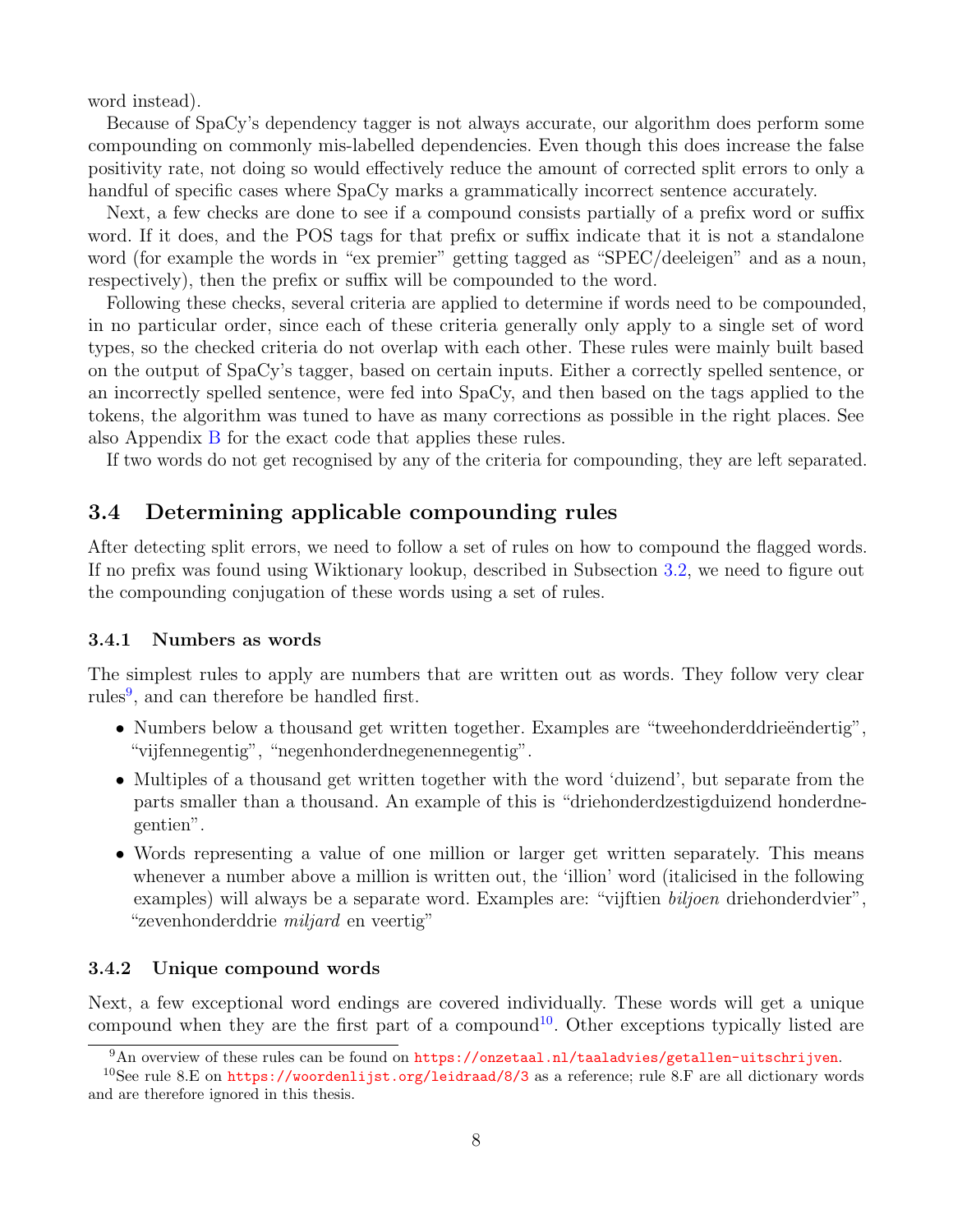'koninginnedag' (not 'koninginnendag') and some references also list 'lieveheersbeestje' (not 'Lieve Heersbeestje'), but those can be considered dictionary words (or 'versteende taalvorm') instead of an exception to the rule. So this algorithm assumes the construct 'koninginne dag' would be corrected by dictionary-based spell checkers already.

- Zon  $('zone-)$
- Maan  $('mane-)$
- Hel  $('hello-)$
- Onze-Lieve-Vrouwe ('*onzelievevrouwe-*')

#### <span id="page-11-0"></span>3.4.3 Prefixes and suffixes

Next special case that is handled is prefixes and suffixes. A self-made list of prefixes and suffixes was compiled based on some searching on the internet. Three of these prefixes, namely ' $ex$ <sup>-'</sup>, 'oud-' and '*anti*-', are prefixes that always get compounded *with* a hyphen (given that they have the right POS tags, since "Een oud mannetje" should not be compounded). Other than these, the prefixes 'vice' 'pseudo', 'mega', 'giga', and 'super' do not always get compounded with a hyphen, being called an 'affeiding', so they should be compounded directly to the word<sup>[11](#page-11-3)</sup>. There were also a few suffixes that typically get compounded, given the right combinations of POS tags, namely ' $vrij(e)$ ' and 'loos/loze'.

#### <span id="page-11-1"></span>3.4.4 Simplifications

A few simplifications were then applied to the words. Any diminutive word that is already in its plural form should just be compounded ("meisjesschoenen"). Any similar diminutive word should be compounded with –s– put between them, effectively turning them into the diminutive plural.

Another simplification is that if the second part of the compound is classified as a verb (such as "avondvullend" or "koemelkende"), it should be compounded without anything put between the compound. This prevents the first part of the compound to get a suffix it would otherwise get when following the rules. However, this simplification might not always be appropriate.

#### <span id="page-11-2"></span>3.4.5 –  $-e-$ ,  $-n-$  and  $-en-$

Words that get compounded with either an  $-e$ , an  $-n$ , or an  $-en-$  in between the compounded words, can be generally be constructed using the properties of the word and its other forms. When words are compounded using '–en–' and the first part of the compound already ends in '–e', then only an  $(-n)^{-1}$  gets inserted. Otherwise,  $(-en)^{-1}$  is inserted.

The first other form of the word that is checked is the female form of the word. If a word has any feminine form (as listed on Wiktionary) that only differs from the word itself by a suffix of  $\left(-e^{\prime}\right)$  (for example 'student' and 'studente'), then it should be compounded with  $\left(-en^{-1}\right)$  (like  $'s tudenten kamer'$ <sup>[12](#page-11-4)</sup>.

<span id="page-11-4"></span><span id="page-11-3"></span><sup>11</sup>See <https://woordenlijst.org/leidraad/6/2>: An 'afleiding' gets written directly attached to the other word. <sup>12</sup>See rule 8.G on <https://woordenlijst.org/leidraad/8/3>.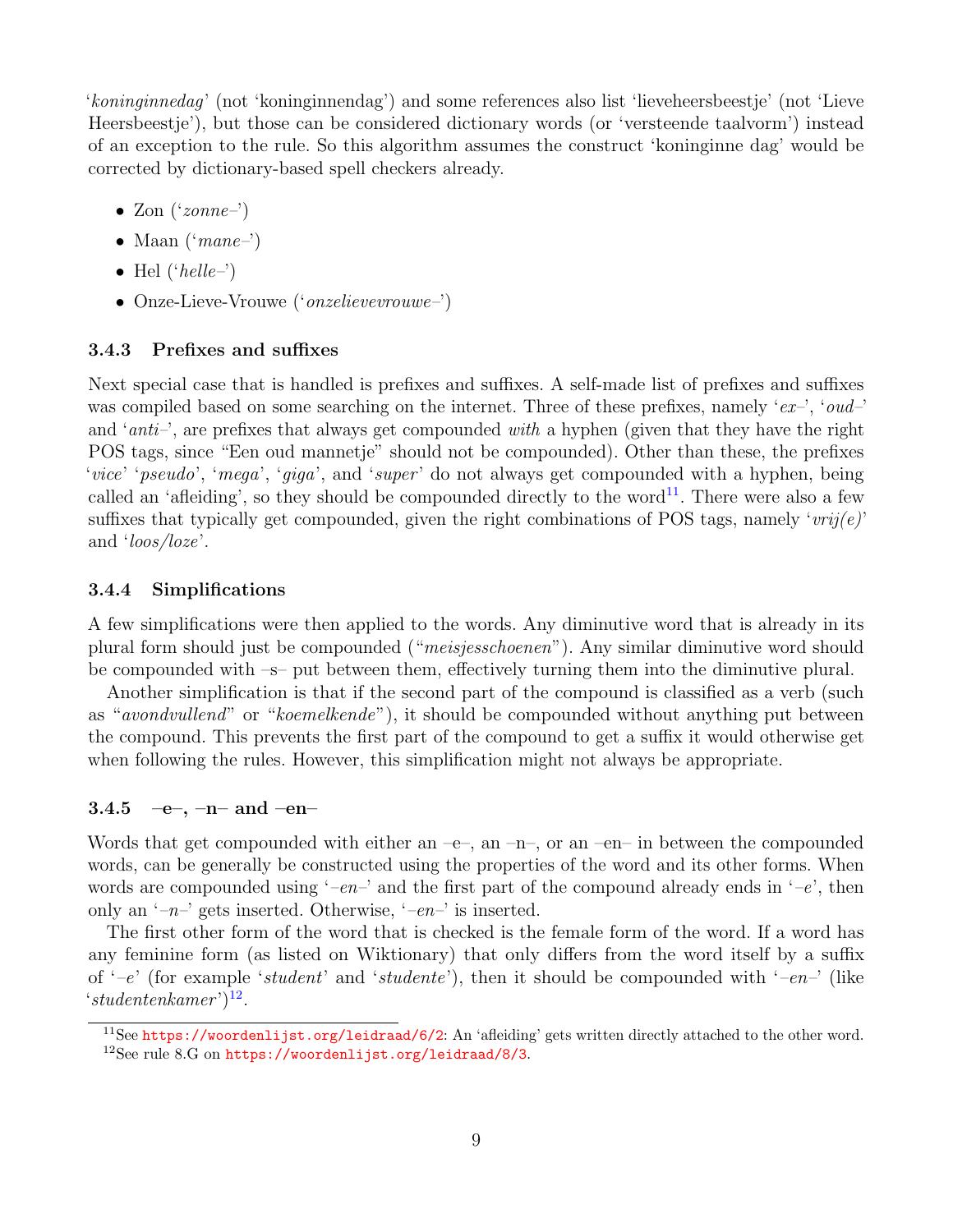The next check is the plural form of the word. If the word does not have a plural form, such as words describing a material like 'water' or 'goud', then the compound does not get any letters inserted. The words are combined as-is (for example 'watervlo' or 'goudsmid').

If a word does have plural forms, they are checked if the plural forms contain either an  $-es$ or –en form, or both. Examples of those three categories of words are "dames", "honden", and "weides/weiden", respectively.

- 1. If the word has a plural form ending with  $-en$ , but no plural with  $-es$ , (such as 'hondenhok' or 'boerenvla') then the word needs to be compounded with its plural form.
- 2. If the word has a plural form ending in both  $-en$  and  $-es$ , then it should simply be compounded without additional compounding characters (for example 'groentebak', 'gemeenteraad').
- 3. In all other situations, nothing more can be said about the compounding rules for the word. Each possible situation is given here with an example of different behaviours:
	- No plural of either  $-en$  or  $-es: 'appel sap'$  without additional letters, or *'stationsplein'* with.
	- Only an *-es* plural: '*schedepoets'* without additional letters, or '*damestas'* with.

The additional emphasis on this third point is due to the abundance of websites claiming general-izations of rules that should apply to these situations.<sup>[13](#page-12-1) [14](#page-12-2)</sup> Most websites that attempt to explain the rules of required letters between two compounded words, do so by assuming the reader already knows the sound of the compound, and is attempting to derive the spelling from that.<sup>[15](#page-12-3)</sup> This is made additionally obvious when attempting to find any generalizable rules for inserting an  $-s$ between a compound, with some sites simply claiming that the rule is "we write  $-s$ – when we hear it in its pronunciation".[16](#page-12-4)

Due to the lack of formal rules that can be applied to generalizable inputs, the final method for determining how the compound would need to be constructed was chosen to be fully based on Wiktionary whenever that was possible, only falling back to the small amount of grammatical rules that could be relied upon, as detailed above.

## <span id="page-12-0"></span>4 Experiments

Two text collections were used to test this algorithm, namely the Dutch Wikipedia  $(\text{http://nl.}$  $(\text{http://nl.}$  $(\text{http://nl.}$ [wikipedia.org/](http://nl.wikipedia.org/)) and a popular Dutch forum site, FOK!forum (<https://forum.fok.nl/>). We used the former for its high-quality content, which contains relatively few grammatical errors.

<span id="page-12-1"></span> $13$ <https://www.vlaanderen.be/taaladvies/tussenletters-e-en-en-in-samenstellingen> – " geen meervoud op -en → zonder -n- (...) het linkerdeel is een zelfstandig naamwoord dat alleen een meervoud op -es heeft." is a rule that is contradicted by 'damestas'

<span id="page-12-2"></span> $14$ <https://woordenlijst.org/leidraad/8/1> – "Heeft het linkerdeel een meervoud dat eindigt op -en? (...) schrijf -e-" is a rule that only applies to words that already end in  $-e$ " in the first place

<span id="page-12-3"></span> $15$ <https://onzetaal.nl/taaladvies/tussen-n/> – "In veel samenstellingen en afleidingen gebruiken we een tussenklank (...) Die klank wordt soms geschreven als een e en soms als en" – The information is based on sounds, not the base parts of a compound

<span id="page-12-4"></span> $16$ <https://vrttaal.net/taaladvies-spelling/samenstellingen-tussenklank-s> – "De tussen-s in samenstellingen schrijven we als we die uitspreken."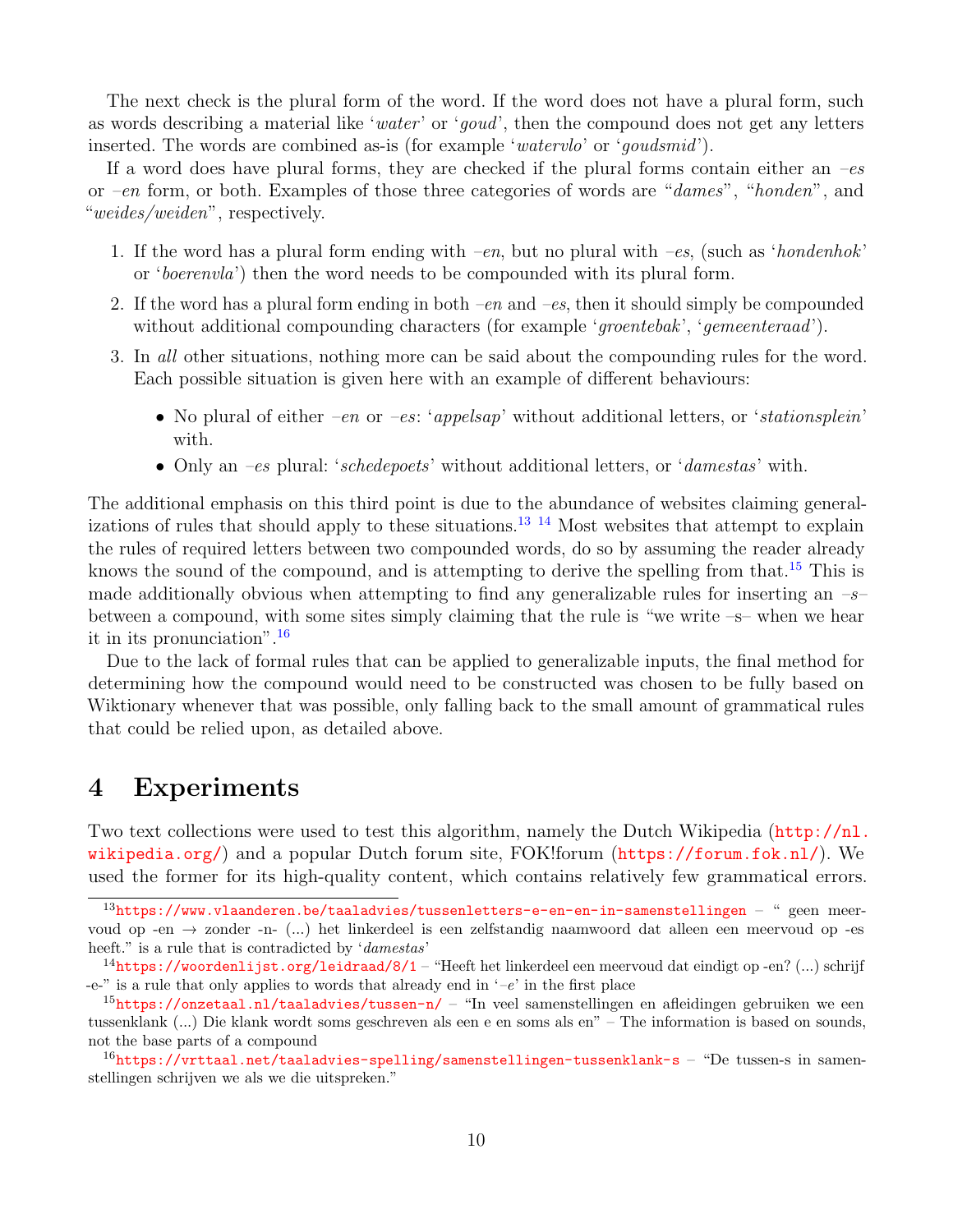This makes it a very useful site for testing for false positives. The latter is used for its relatively low-quality content, in a grammatical sense, due to it being a platform where casual writing is by far the most common writing style. Each of these experiments is described in its respective subsection.

## <span id="page-13-0"></span>4.1 Wikipedia articles

The experiments run on random Wikipedia articles were mainly focused on flagging false positives. After this, we selected a collection of high-quality articles to perform experiments on. Wikipedia has an exposition of high-quality articles located on its *Wikipedia: Etalage* page, where featured articles are listed. These featured articles are all also added to the category [Wikipedia:Etalage-artikelen](https://nl.wikipedia.org/wiki/Categorie:Wikipedia:Etalage-artikelen). From this category, all articles were processed by the algorithm, and 100 of them were manually checked for their false/true positivity rate. Due to the sheer volume of text that was processed, only the differences between the algorithm's input and output were analysed. It would require a manual review of the full page content to determine the amount of false negatives, so we ignored the parts of the pages that were left untouched by the algorithm in the analysis, which also means we were unable to determine the ratio of false positives to false negatives, in this experiment.

## <span id="page-13-1"></span>4.2 FOK!forum posts

FOK! forum posts are useful for testing whether the algorithm correctly detects and corrects a split error that occurs in text. Because forum posts are only subject to the author's own sense of spelling and their web browser's spell checker, these posts feature widely varying levels of grammatical correctness.

This also means the algorithm will be given many more errors, which allows for some indication of the ratio of false negative to true positive results. However, due to the sheer amount of data that would need to be processed, it is still unfeasible to tally up all false negatives in all files. Because of that, only a small sample of three thread pages were used for a full analysis of false negatives.

This false negative test was performed on the three forum threads which already featured a large number of true positives. This indicates the threads contain a large number of split errors, which is ideal to test the ratio of true positives to false negatives.

## <span id="page-13-2"></span>5 Results

In general, the words that were correctly compounded (true positives) were almost always compounded in the correct way, with the proper letters inserted between two words. This includes  $-e$ ,  $-n$ ,  $-s$ , but also more complicated compound rules such as "kind fiets" into "kinderfiets". This approach does not work when the first part of a compound does not already have any compounded entries in the dictionary (as described in Subsection [3.2\)](#page-7-0). For example, "kleinkind fiets" would get compounded to "kleinkinderenfiets", due to having to fall back on the much less reliable approach described in Subsection [3.4.](#page-10-0)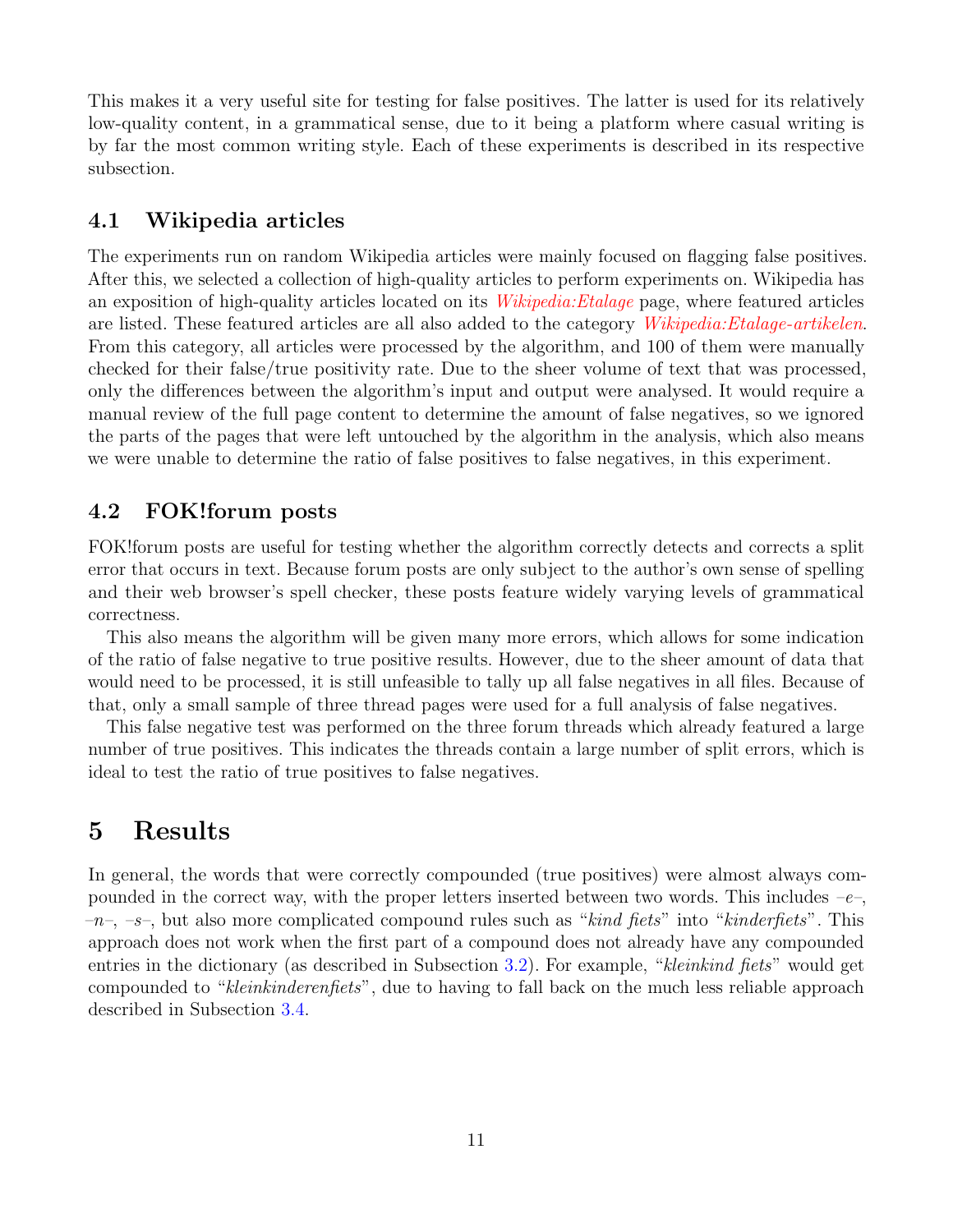|                          | #Articles | $\#\text{Words}$ | TP. | #Corrections |
|--------------------------|-----------|------------------|-----|--------------|
| Total set                | 244       | 1,265,822        |     | 7,361        |
| Total (average)          |           | 5,187            |     | 30           |
| Manually verified subset | 48        | 245,840          |     | 1,543        |
| Manual subset (average)  |           | 5,121            |     | 32           |

<span id="page-14-2"></span>Table 1: Table of analysed pages. TP is True Positives and #Corrections is the sum of both True and False Positives.

<span id="page-14-3"></span>Table 2: Table of analysed forum threads. TP is True Positives and #Corrections is the sum of both True and False Positives, and FN is the False Negatives.

|                          | #Threads | $\#\text{Words}$ | TP  | $\#$ Corrections | FN |
|--------------------------|----------|------------------|-----|------------------|----|
| Total set                | 529      | 331,387          |     | 2795             |    |
| Total (average)          |          | 626              |     | 5.3              |    |
| Manually verified subset | 100      | 59,440           | 79  | 535              |    |
| Manual subset (average)  |          | 594              | 0.8 | 5.3              |    |
| False negative check     | 3        | 5,637            | 26  | 62               | 15 |

## <span id="page-14-0"></span>5.1 Wikipedia articles

Due to the randomly selected Wikipedia articles only being used in building the algorithm's rules, as a (manual) 'learning' set, the results that are discussed here are only the pages listed in the etalage mentioned in Section [4.1.](#page-13-0) The results of these experiments are shown in Table [1.](#page-14-2)

From the Wikipedia articles, the overwhelming majority of corrections made by the algorithm are false positives. From a sample of 48 random Wikipedia pages, only 0.5% of corrections made in the manually analysed subset of pages were good corrections. Of course it is to be expected that these articles contain very few true positive spelling mistakes, considering this data set was selected exactly for the reason that this text is of high quality.

In total, the full set of articles in the *etalage*, including the pages that were not manually checked for false positives, closely resembles the manually verified data in both average words per article (around 5,100 words), as well as the total amount of corrections made per article (around 30 corrections). Assuming the rate of true positives is also roughly the same as the manually checked page, this would have resulted in a total of around 40 true corrections that would have been made by the algorithm.

From the manually checked portion of the set, some of the most common false positives are listed in Table [3.](#page-16-2) Some more tuning of the algorithm would likely result in a significant reduction of such false positive results.

## <span id="page-14-1"></span>5.2 FOK!forum posts

In the FOK!forum data, the lower quality of the text caused the algorithm to find significantly more true positives. The gathered data is shown in Table [2.](#page-14-3) Even though there are still a significant amount of false positives here, for these forum threads, about 15% of all corrections were true positives.

A manual check was done for three forum posts which featured the largest number of true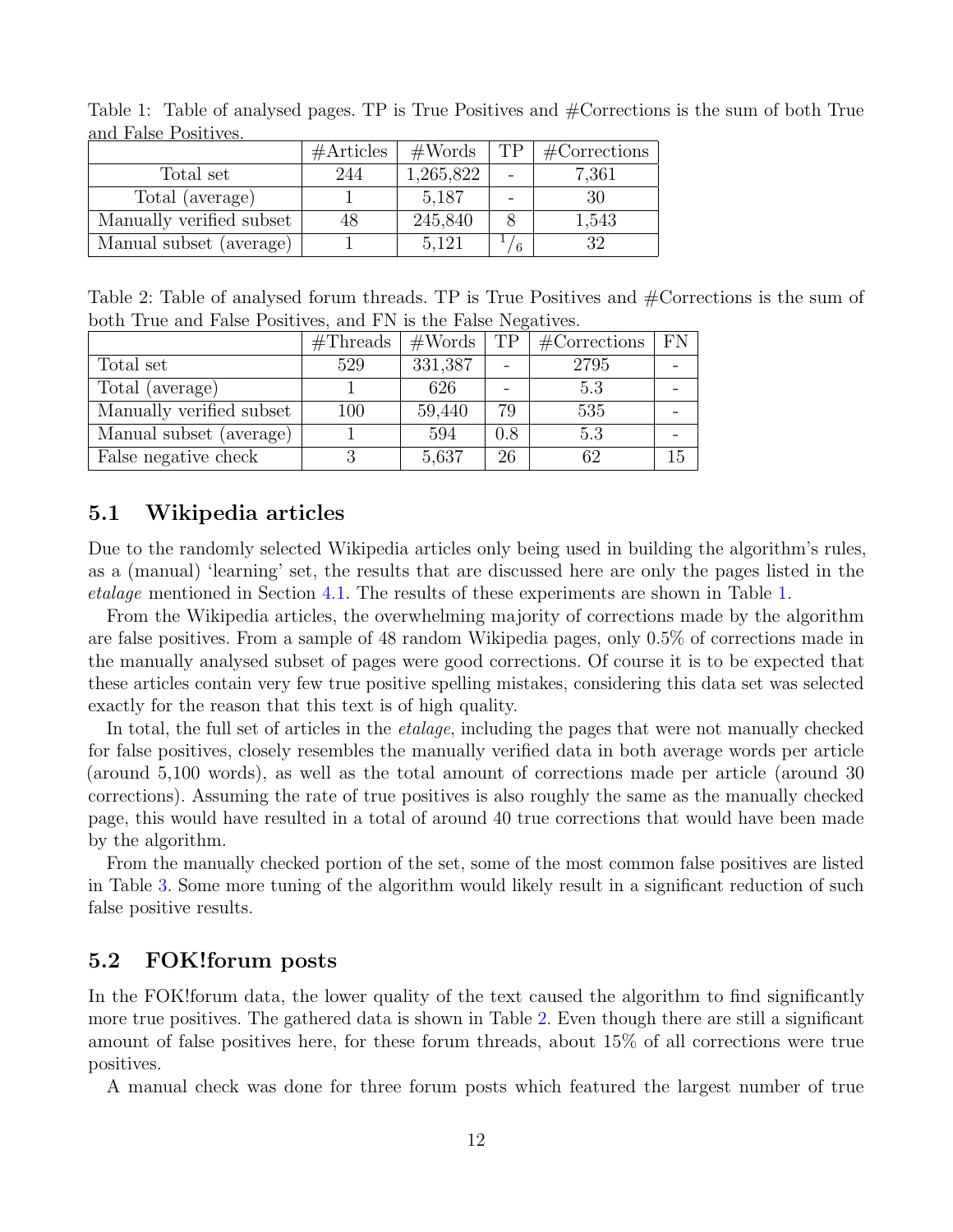positives, as described in Section [4.2,](#page-13-1) of which the results are shown in the bottom row of Table [2.](#page-14-3) These threads featured 5, 10 and 11 true positives from the algorithm. After manual checking for false negatives, these had a respective 2, 8 and 5 split errors that were not flagged as such by the algorithm. This means the algorithm had an average detection rate of 26 out of 41 split errors, which is 63%. The individual threads that were checked had a detection rate of 71%, 56% and 69% of split errors, respectively.

## <span id="page-15-0"></span>6 Discussion

The analyses of the experiments were performed only by the author in order to determine the correctness of a sentence. The only false negatives that were recorded are false negatives spotted by the author, and the validity of positives was only determined by the author, with consultation of some linguistics websites. Even though this was done while attempting to be as accurate as possible in this analysis, this is all subject to some human error. Therefore, these results can only be taken as a rough indication of accuracy of this algorithm, and for more precise results, a more rigorous experiment may be required.

Due to the relatively large amount of false positives, the algorithm cannot be used practically in its current state. However, the algorithm was able to flag several relatively hard to spot split errors throughout the whole set of the analyzed files. This gives the impression that, if the overwhelming majority of false positives can be filtered out, this approach could be practically applicable. Ways to clean up a significant portion of these false positives are discussed in Subsection [6.3.](#page-16-1) However, a more likely approach to solving the issue of false positives would be to feed the corrected text (including false positives) back into a spell checker that is known to rarely introduce split errors, such as Valkuil or Microsoft's spell checker. Those spell checkers would then be able to re-introduce splits where necessary, while leaving the correct changes. Despite the low likelihood of being able to filter out all false positives though, it would be possible to greatly reduce the amount of false positives by fixing the issues with the errors listed in Table [3.](#page-16-2) This would result in a significant improvement in the ratio of true versus false positives.

The issue described in the introduction of Section [5,](#page-13-2) which caused "kleinkind fiets" to be compounded incorrectly, even though "kind fiets" was compounded correctly, could be resolved by first determining if the first word of the two is itself a compound. Since it is, the last part of this compounded word (in this case "kind") could be used as the word that determines the compounding conjugation. Doing that would result in the conjugation being "kleinkinderfiets", in the example given.

## <span id="page-15-1"></span>6.1 Wikipedia article results

As expected, the featured articles from Wikipedia were generally of high quality, featuring close to no split errors. The most common true positive that was flagged by the algorithm was the occurrence of "twee derde", but due to the fact both the spelling with a space, and the spelling with a hyphen are correct, these true positives were counted as neither true nor false positives. Other than that, the sampled pages did contain a single detected and corrected error, namely "Cassini-Huygens project". The same sentence also featured another, undetected split error, namely "Huygens ruimtesonde".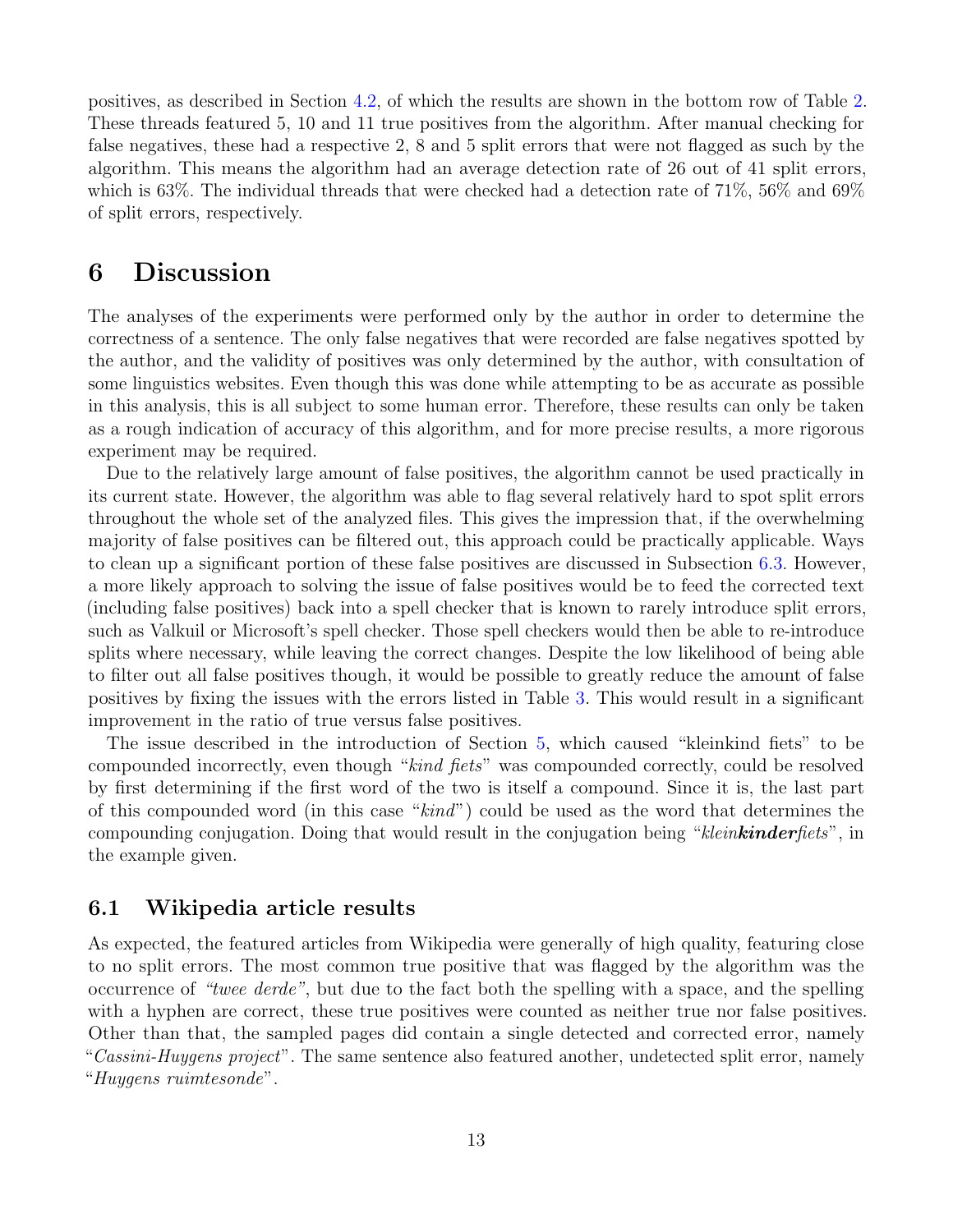| Type of error                                                  | Example                         | Algorithm output             |  |
|----------------------------------------------------------------|---------------------------------|------------------------------|--|
| $<$ SUBJ $>$ die                                               | "De mensen die dit doen"        | "De mensendie dit doen"      |  |
| $\text{paar} < \text{SUBJ}$                                    | "Een paar koeien"               | "Een parenkoeien"            |  |
| vorig jaar                                                     | "Die film van vorig jaar"       | "Die film van vorigjaar"     |  |
| $\langle \textrm{COUNTRY}\rangle \langle \textrm{SUBJ}\rangle$ | "De Nederlandse tradities"      | De Nederlandsetradities      |  |
| Descriptive nouns                                              | "De stadswijk Zuid-West"        | "De stadswijkZuid-West"      |  |
|                                                                | "Uit zuidelijk Frankrijk"       | "Uit zuidelijkFrankrijk"     |  |
| $\langle$ NUM $>$ en $\langle$ NUM $>$                         | "Tussen 1900 en 2000"           | "Tussen 1900en2000"          |  |
| $\langle ADJ$ -*en $>$ $\langle SUBJ>$                         | "De zilveren beeldjes zijn weg" | "De zilverbeeldjes zijn weg" |  |

<span id="page-16-2"></span>Table 3: A table of some of the most commonly occurring false positives in the data set.

The use of wikipedia articles to find and correct false positives, flagged by the algorithm, can be very beneficial in improving the algorithm. Other than wikipedia articles, news articles from established newspapers and books published by reputable publishers (where high quality of text can be assumed) could also serve as a very good test set for finding the number of false positives. In this thesis, Wikipedia was chosen as the more easily accessible option out of these three categories.

## <span id="page-16-0"></span>6.2 FOK!forum results

The manually analyzed forum threads generally had true positives that were typically more common Dutch words. In the example with 10 true positives, the correctly fixed compounds were words like "mega schijf", "usb poorten", "on-demand films", "XBox drive", "hdmi kabel" and "HDMI kabel", and "arcade games". The false negatives we found manually were words that are either taken directly from English, or are otherwise not typical Dutch words on their own. This makes it harder to detect such split errors, making it more likely for them to be a false negatives. These were words like "media centertje", "media streamer", "blu ray", "fullHD beamer", and "storage ruimte".

## <span id="page-16-1"></span>6.3 False positives

Several types false positives occurred very frequently in the analysis of the algorithm's output. Through repeated iteration of tweaking the algorithm, testing it, and tweaking it more, these false positives could be ironed out to result in a much better algorithm. However, the scope of this project did not allow for this kind of extensive feedback process to perfectly optimize the algorithm.

Each of these has a different reason for being detected commonly:

- 'mensen die' gets compounded because there were some rules that did not check if the word 'die' falls in one of the categories that should be compounded, causing it to be compounded despite being tagged as 'VNW'.
- Quantifiers such as 'paar' get recognised as nouns that act as nominal modifiers, which were marked to be compounded in the same rule as adjectival modifiers such as the first words of compounds 'maximum gewicht' and 'reclame bord'.
- 'vorig jaar' gets compounded due to being classified as the exact same combination as a construct like 'EHBO diploma' (namely: adjective and noun, with dependencies 'amod' and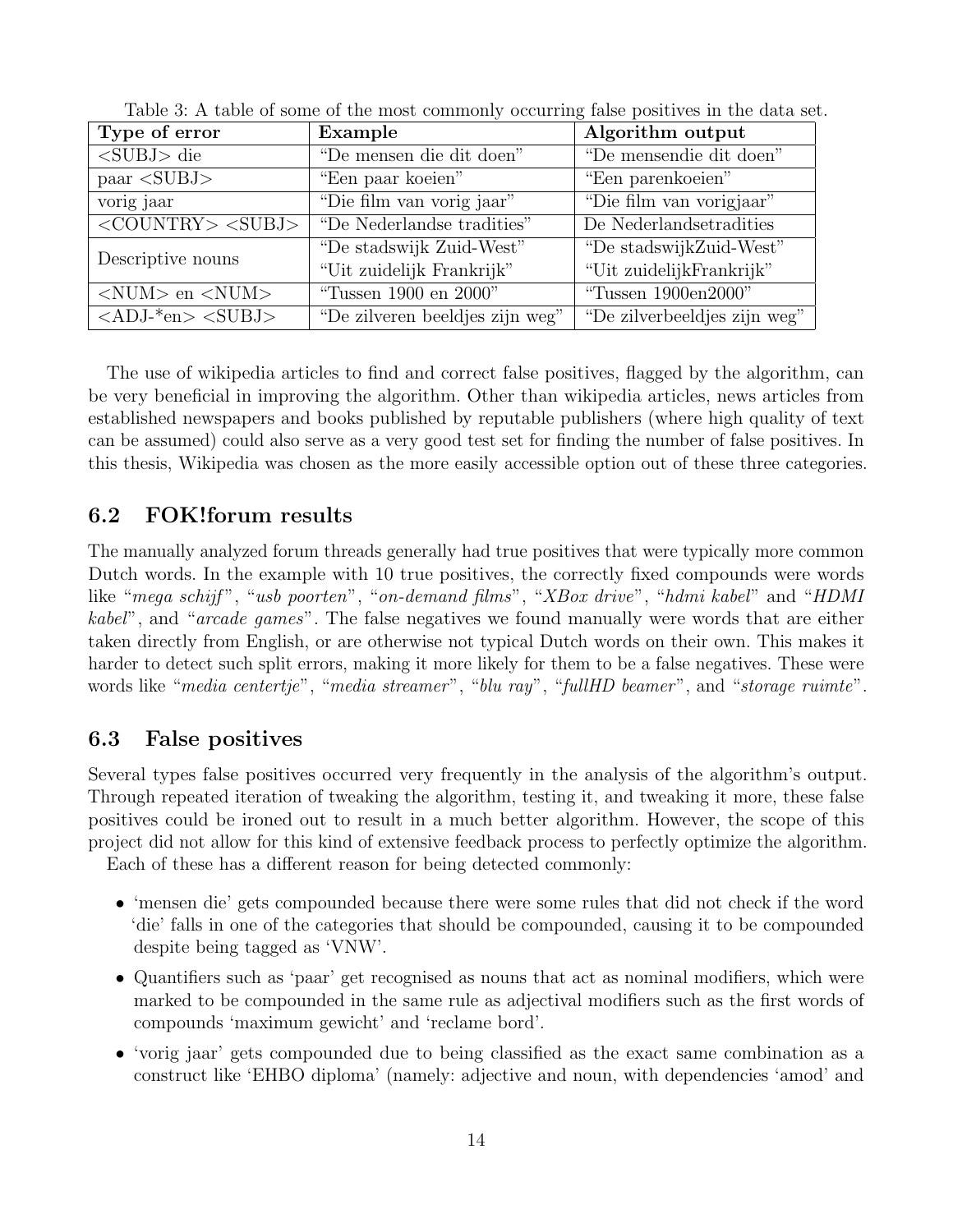'nmod'), which should be compounded. However, with changes to the algorithm that now correct 'EHBO' to be recognised as a noun, this rule can be removed.

- 'Nederlandse tradities' gets compounded for the exact opposite reason: its base form 'nederlands' gets corrected to be a noun instead of an adjective, which causes it to be compounded.
- Descriptive nouns get compounded due to being classified as two consecutive nouns, with the latter word being correctly classified as an oblique nominal. The rule to compound those combinations of words was added due to SpaCy commonly mis-classifying words as oblique nominals.
- The compounding of two numbers larger than 10 is based on the rule added for compounding smaller numbers, when written out. Further restricting this rule to apply to only the combination of a written-out number below 10, 'en', and then a number between 20 and 100, would remove these false positives.
- The 'zilveren beeldjes' case gets compounded due to SpaCy tagging 'zilveren' as a noun in this case.

With improvements to the algorithm these common false positives, as well as many more, can be filtered out.

## <span id="page-17-0"></span>7 Conclusions and Further Research

We think this approach has potential to be integrated into spell checkers. Even though some of the spell checkers, such as Valkuil and Microsoft's spell checker, are already able to correctly recognise a large number of correctly compounded words, they are still not good at detecting split errors. Detecting those with a rule-based approach like this, and then verifying the validity of those compounds via those existing spell checkers, would filter out a very large number of false positives, while still being able to flag the true positives as split errors.

For tools like Microsoft's checker or Valkuil, which were not already introducing some amounts of split errors (as is done by Google's spell checker, and to a lesser extent, Hunspell), this type of approach would be useful to act as a supplement to these existing checkers. The undetected split errors could be detected through a list of rules such as these, and then the existing systems could verify if a compound like that could exist in that context.

Further research into ways to improve this algorithm may be done using the approach described in [Mangu and Brill](#page-18-5) [\(1997\)](#page-18-5), which uses the approach to "Apply [a] transformation to a copy of the corpus" and then "Score the resulting corpus according to the objective function". Using such an approach and then determining which of the two copies of a sentence is grammatically correct in some way might help greatly reduce the amount of false positives found by a rule-based algorithm.

The conclusion to the research question "To what extent can a rule-based algorithm detect and correct Dutch split errors?" we can draw, based on this research, is this. A rule-based algorithm is indeed able to detect a significant amount of split errors in Dutch text. However, the current implementation also brings along with it a large amount of false positives. The approach of using the dictionary's listed compounds starting with a given word to determine in which way that word should be compounded, as described in Subsection [3.2,](#page-7-0) proved a good enough strategy to correctly determine the way in which words should be compounded. To avoid the large amount of false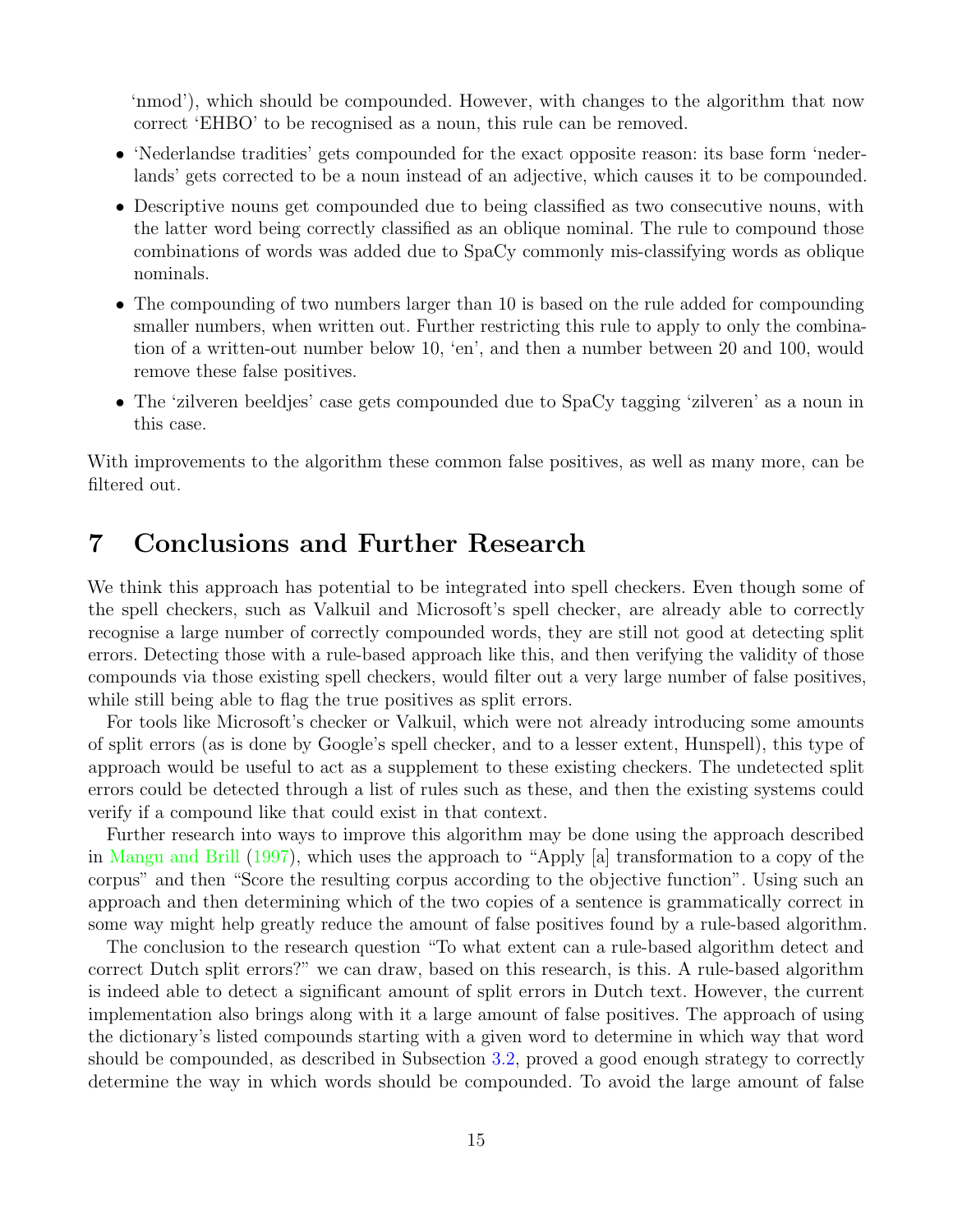positives, either another approach would be needed to resolve this, or this algorithm's output would need to be passed through another spell checker to then filter these false positives again.

# References

- <span id="page-18-0"></span>Beeksma, M., van Gompel, M., Kunneman, F., Onrust, L., Regnerus, B., Vinke, D., Brito, E., Bauckhage, C., and Sifa, R. (2018). Detecting and correcting spelling errors in high-quality dutch wikipedia text. Computational Linguistics in the Netherlands Journal, 8:122–137.
- <span id="page-18-3"></span>Hirst, G. and Budanitsky, A. (2005). Correcting real-word spelling errors by restoring lexical cohesion. Natural Language Engineering, 11(1):87–111.
- <span id="page-18-5"></span>Mangu, L. and Brill, E. (1997). Automatic rule acquisition for spelling correction. In ICML, volume 97, pages 187–194. Citeseer.
- <span id="page-18-2"></span>Tijhuis, L. (2014). Context-based spelling correction for the dutch language: Applied on spelling errors extracted from the dutch wikipedia revision history.
- <span id="page-18-4"></span>Verberne, S. (2002). Context-sensitive spell checking based on word trigram probabilities. Unpublished master's thesis, University of Nijmegen.
- <span id="page-18-1"></span>Vosse, T. (1992). Detecting and correcting morpho-syntactic errors in real texts. In Third Conference on Applied Natural Language Processing, pages 111–118.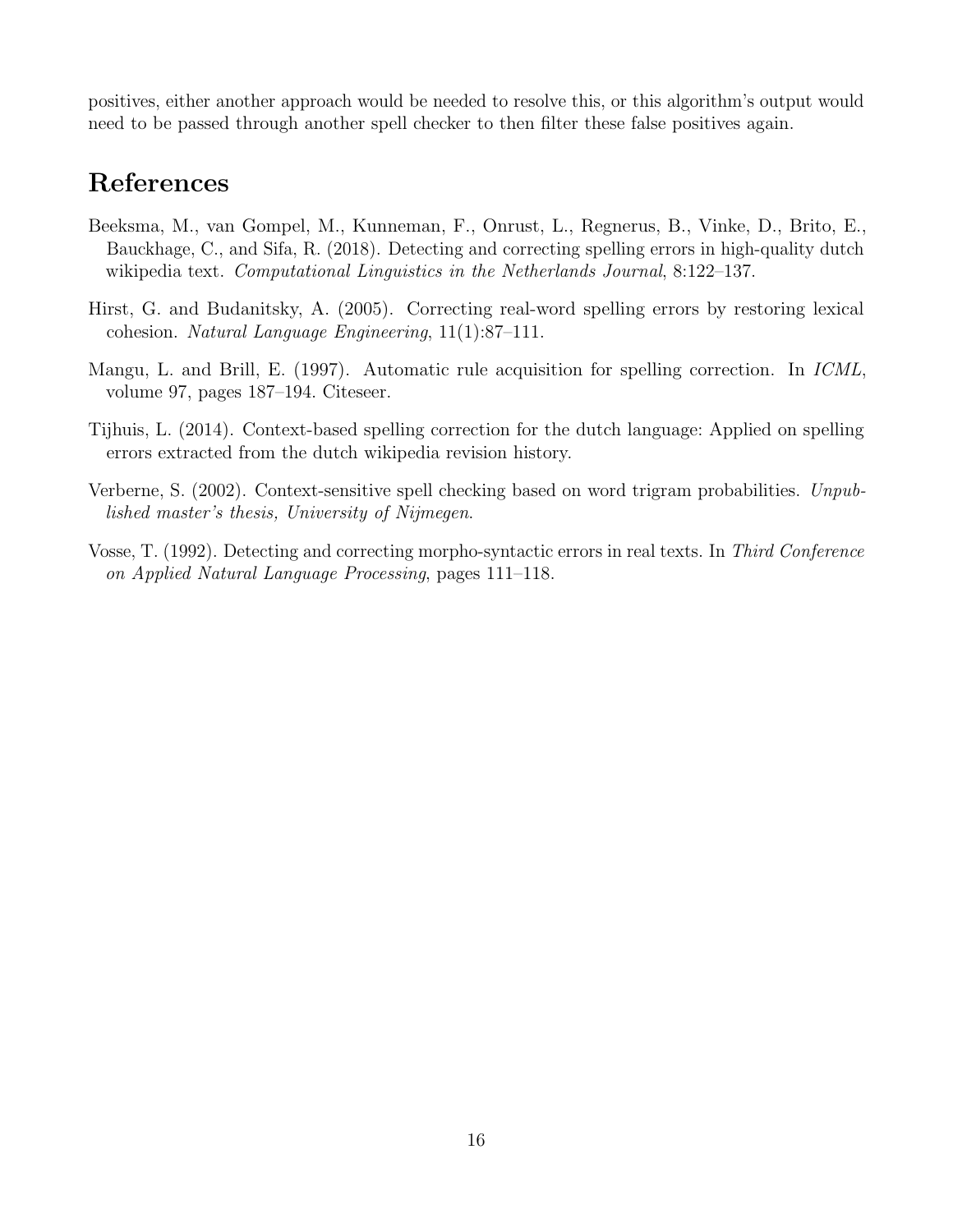# <span id="page-19-0"></span>A Git repository

A git repository containing the files used in this thesis can be found at [https://github.com/](https://github.com/Joeytje50/compound-fixer) [Joeytje50/compound-fixer](https://github.com/Joeytje50/compound-fixer).

# <span id="page-19-1"></span>B Function in verbeter.py

This is the main function that determines whether or not two words should be compounded. Code annotations are in Dutch.

```
def is CNOM(n):
    if not n:
        return False
    # is core nominal?
    # obl functioneert vaak hetzelfde als core nominals,
    # dus worden hier ook meegenomen
    return n. split('') [0] in ['nsubj', 'obj', 'iobj', 'obl']
#prev en cur zijn woord-objecten, nxt is de arr met alle daaropvolgende woorden
def checkCompound ( prev , cur , nxt ) :
    if cur. woord is None:
        # we zijn bij het laatste woord aangekomen.return
    \# X. dep uitgelegd op https://universaldependencies.org/u/dep/
    if prev. func is None:
        \# als in de vorige iteratie nxt [0] is afgehandeld, doe dan niets
        \# dit gebeurt bijvoorbeeld bij 'vijf en twintig' \rightarrow 'vijfentwintig'.
        return ;
    if is Prefix (prev):
        if cur. func = 'N' or cur. func = 'ADJ'
           or prev. functype = cur. functype = 'deeleigen':
            # pseudo-intelligent, ex-coach
            return koppel (prev, cur)
    elif is Suffix (cur):
        if prev. func = 'N':
            return koppel(prev, cur)if prev func = 'TW' and prev functype = 'hoofd' and prev dep != 'punct':
        # niet "de eerste drie" en "In het jaar '95" matchen.
        # vorige woord is telwoord
        if cur . func = TW':
            # honderddrie, duizendtwee, honderdduizend, 300 000
            if not grootGetal(prev) and not grootGetal(cur)and not prev. woord. endswith ('duizend'):
                # behoud nodige spaties bij grote getallen:
                \# vijf_miljoen_en_drie; vijf_miljoen_vierendertig
                return koppel (prev, cur)
        e lif cur woord = 'en ' and nxt [0] func = 'TW' and not groot Getal (prev):
```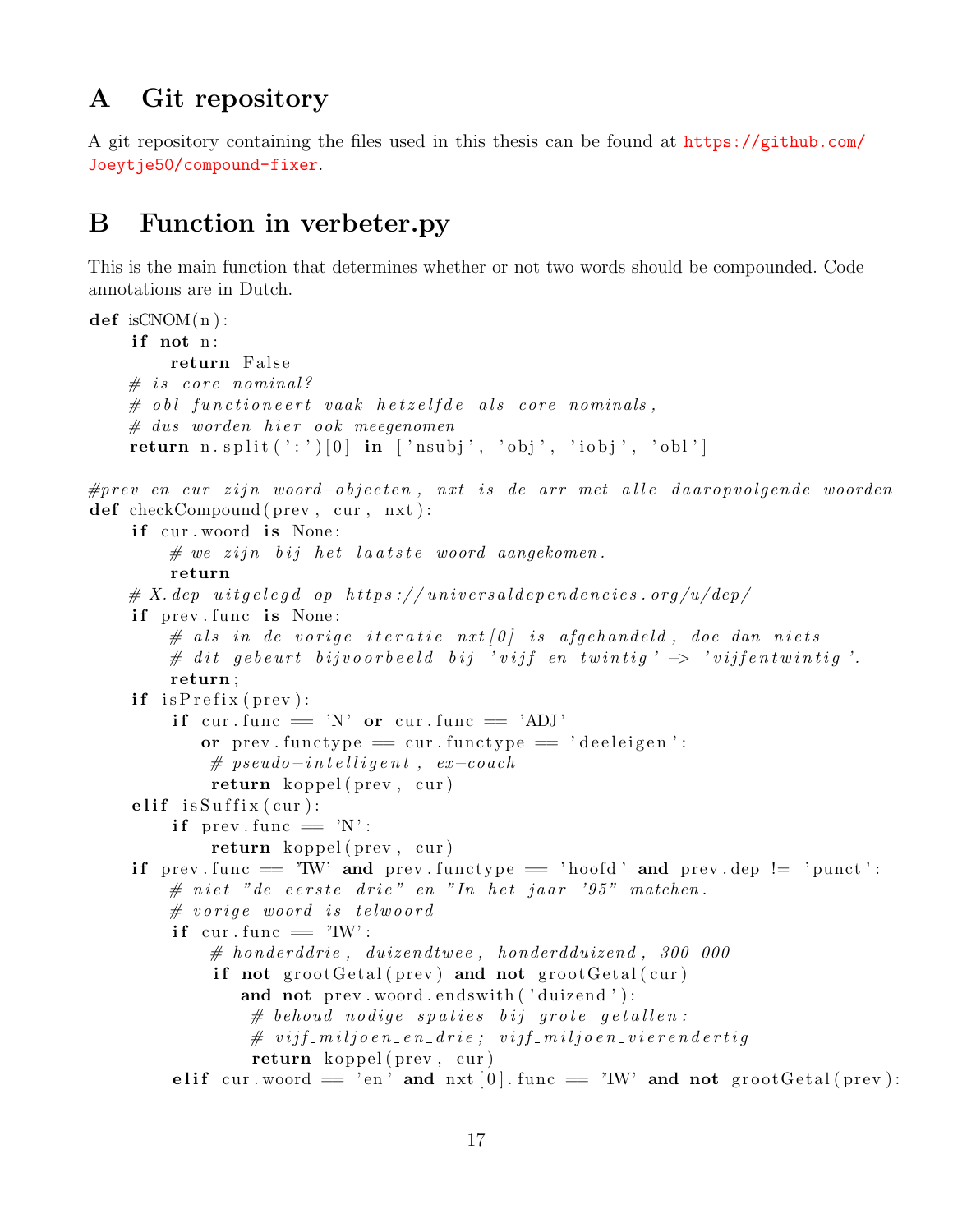```
# drie ntwintig, eenenveertig
        return koppel (prev, cur, nxt [0])if prev. func = 'N':
    if cur \text{ .dep} = 'compound: prt':if prev \text{dep} = 'appos':# Spacy vindt dat dit een compound-part is
             return koppelstreep (prev, cur)
    if is Suffix (cur):
        return koppelstreep (prev, cur)
    if ( cur. dep = 'ROOT' and cur. func = 'N') or (isCNOM( cur. dep)
       and cur. func in [N', 'ADJ']:
        if prev.dep in \lceil 'amod', 'nmod' \rceil:
             # bijv maximumgewicht, oud-coach, reclamebord.
             \# Als prev ADJ is niet koppelen (bijvoorbeeld 'een rood huis')
             # \; soms \; wordt \; een \; zuw \; als \; ww \; herkend , \; zoals\# 'dit is een lading honden poep'.
             # De syntactische analyse is dan nauwkeuriger.
             koppel(prev, cur)if cur. func = 'N':
         if prev. dep = cur. dep and isCNOM( cur. dep):
             # twee ZNWs achter elkaar met dezelfde functie als ow/lv/mwww
             return \; koppel(prev, cur)if prev.dep = 'obl' and (cur.dep = 'amod' or isCNOM(cur.dep)):
        # avondvullend programma
        koppel(prev, cur)if prev. func = 'ADJ':
    if ('met–e' in prev.tag or 'sup' in prev.tag) and not is Prefix (prev):
        # bvnw vervoegd met -e(r) of -st(e) worden niet samengesteld; vb:
        # De groter wordende man, het grootste gewicht, de roodst gloeiende.
        # bvnw in standaardvorm moeten wel samengevoegd: voorbeelden:
        # De grootwordende man, het grootgewicht, de roodgloeiende.
        return
    if cur. func = 'N':
        if prev.dep in \lceil 'amod', 'nmod' \rceil and prev.functype = 'prenom':
             if (i s C NOM(cur. dep) or cur.dep in \lceil 'amod', 'nmod' \rceil)and \text{nxt} [0]. func = 'N'
                and cur functype = \text{nxt}[0] functype = 'soort' and (
                     nxt [0].dep in [?ROOT', 'xcomp', 'compound: prt']or isCNOM(nxt [0].dep)) :
                 # woorden zoals laagsteprijsgarantie, langeafstandsloper
                 return koppel (prev, cur, nxt [0])if prev. dep = cur. dep and isCNOM( cur. dep):
             return koppel (prev, cur)
        if prev. functype = 'prenom':
             if prev.dep in \lceil \n\text{'nmod'} \rceil, 'amod' \lceil \n\cdot \rceilif isCNOM(cur \text{ .dep}) and isPrefix(\text{ prev}):
                     \# 'De _oud voetballer_ is blij.', maar moet prefix zijn,
```